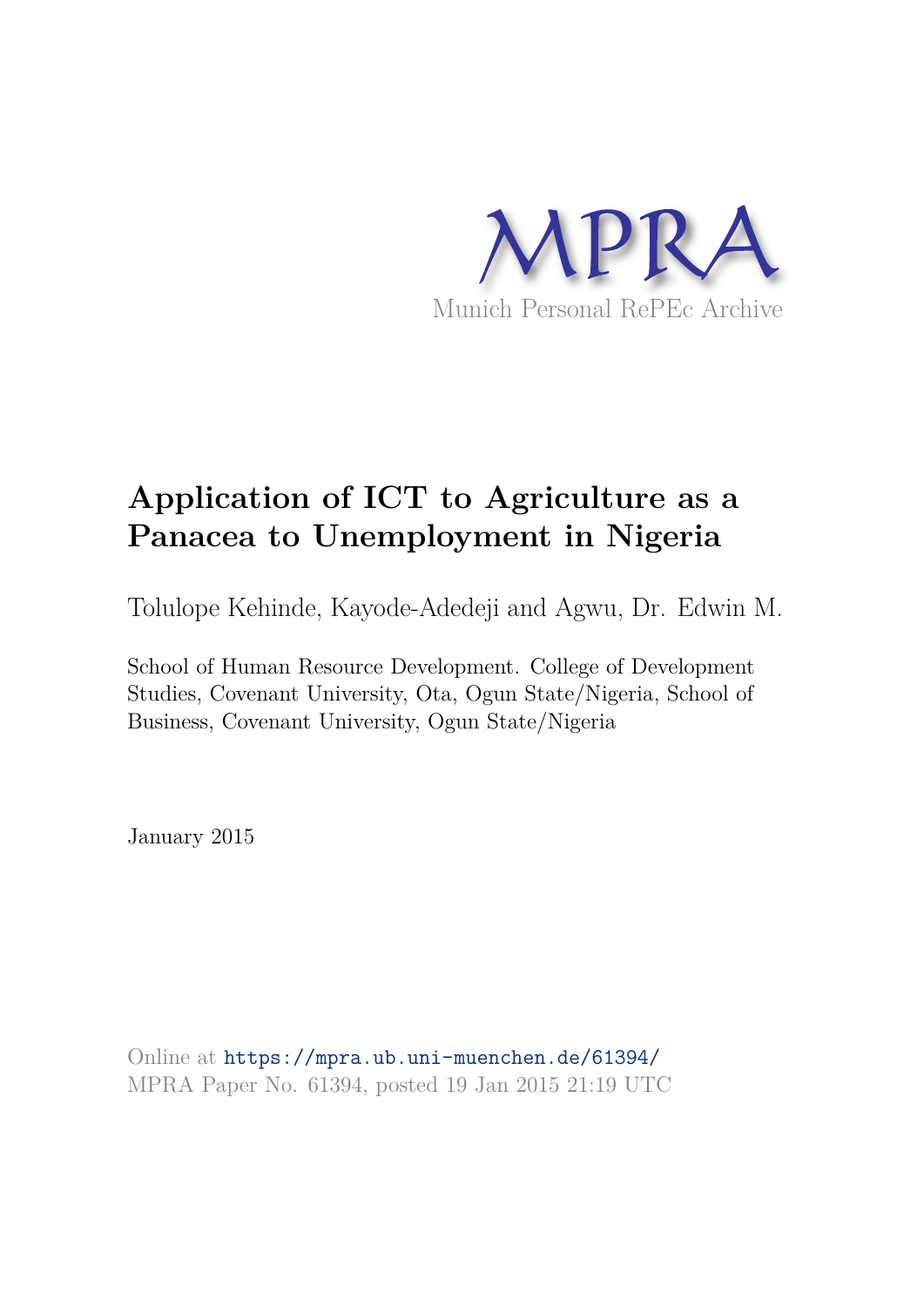

# **International Journal of Advanced Multidisciplinary Research and Review**

**ISSN 2330-1201** 

# **International Journal of Advanced Multidisciplinary Research and Review Volume 3, No.:4, 2015 Winter**

**Application of ICT to Agriculture as a Panacea to Unemployment in Nigeria** 

# **Kayode-Adedeji, Tolulope Kehinde – MSc, BSc, OND<sup>1</sup> Dr. Edwin M. Agwu – PhD, MSc, MBA, BSc (Hons), NCE, MCMI, MIfL, AMNIM<sup>2</sup>**

## **Abstract:**

This study looked at the relevance of agriculture in the Nigeria society and the need for employment and application of information and communication technology into agricultural sector as a solution to unemployment problems in Nigeria. As information and communication technology is a booming sector of the economy which presently engaged the younger generations of Nigerians, it can as well be used to improve the economic development of Nigeria and Nigerians. Data was gathered through qualitative method with focus group and individual in-depth interview as tools. Participants were selected randomly from a group of students, farmers and traders in Ogun and Lagos States of Nigeria. Findings revealed that although government support was essential in improving the agricultural sector in Nigeria, it was also important for citadels of learning and the private sectors to join hands in creating the much needed awareness amongst the youths on the significance of the

<sup>-</sup><sup>1</sup> Assistant Lecturer in Mass Communication, School of Human Resource Development. College of Development Studies, Covenant University, Ota, Ogun State/Nigeria, Email: [tolulopekayodeadedeji@gmail.com](mailto:tolulopekayodeadedeji@gmail.com) or [kehinde.kayode-adedeji@covenantuniversity.edu.ng](mailto:kehinde.kayode-adedeji@covenantuniversity.edu.ng) 

<sup>2</sup> Senior Lecturer in Strategic Management and Marketing, School of Business, Covenant University, Ogun State/Nigeria, Email: [edwinagwu@yahoo.co.uk](mailto:edwinagwu@yahoo.co.uk) or [edwin.agwu@covenantuniversity.edu.ng](mailto:edwin.agwu@covenantuniversity.edu.ng)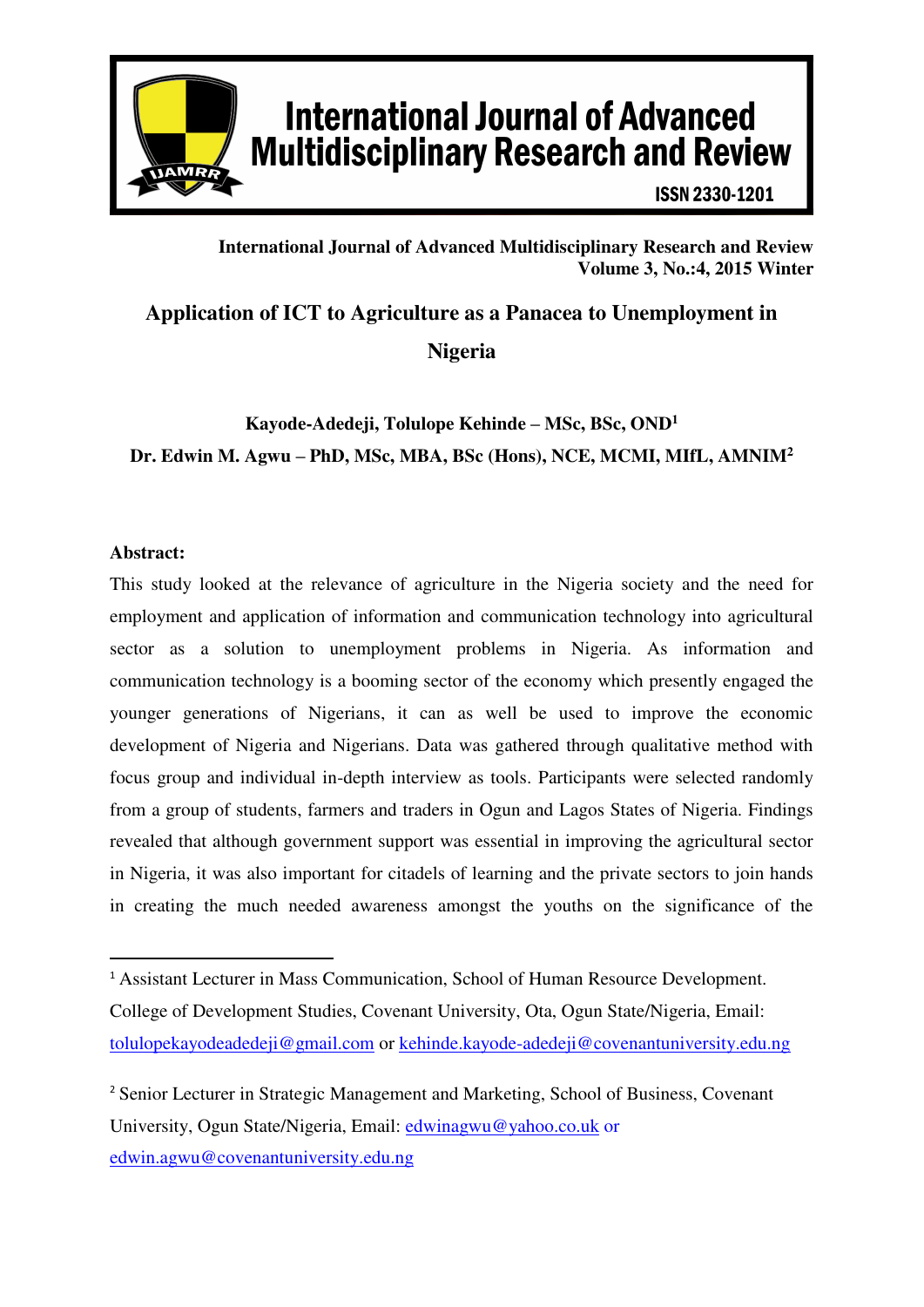

agricultures and application of ICT as a veritable but untapped employment opportunity. The study also revealed that there is need to include agricultural studies into present day school curricular as well as create massive awareness through the mass media, especially Nollywood industry to portray the agricultural sector in a good light in order to ensure economic growth and uptake by the younger generations.

**Keywords:** ICT, Agriculture, Employment, Poverty alleviation, Nigeria

## **1. Introduction**

 Nigeria has recorded a drastic growth in the ICT sector. Agwu, (2012) stressed that within the last three years, the country has witnessed three tremendous expansions in ICT resources and facilities and about twenty million Nigerians now have access to the internet and mobile phone devices. With the liberalization policy of the federal government, more mobile phone operators and internet service providers (ISPS) has been licensed and are now operating as millions of Nigerians now have access to these facilities and services even in rural communities (Nwabueze and Ozioko 2011). According to Posu (2006, p.327) technological advancement is known to impact fast rate of economic development and has offered a world of opportunities to Nigerians (Makinde et el., 2013). Akwani, (2005) affirms that these opportunities are having an equally profound impact on the job and employment market. The authors noted that thousands of new jobs created in 2004 were directly created out of the telecom phenomenon. According to a research carried out by Agwu, Atuma, Aigbiremolen, & Iyoha, (2014), students were identified as the highest users of electronic and ICT devices. Also a research carried out by Chhabra, in 2008 on majority users of ICT, revealed that students and young people are major users of Information and communication Technology (Agwu, 2012). With respect to this revelation ICT can be used as a panacea to unemployment in Nigeria. In recent times, ICT, Agriculture and unemployment are significant issues in Nigerian system and economy.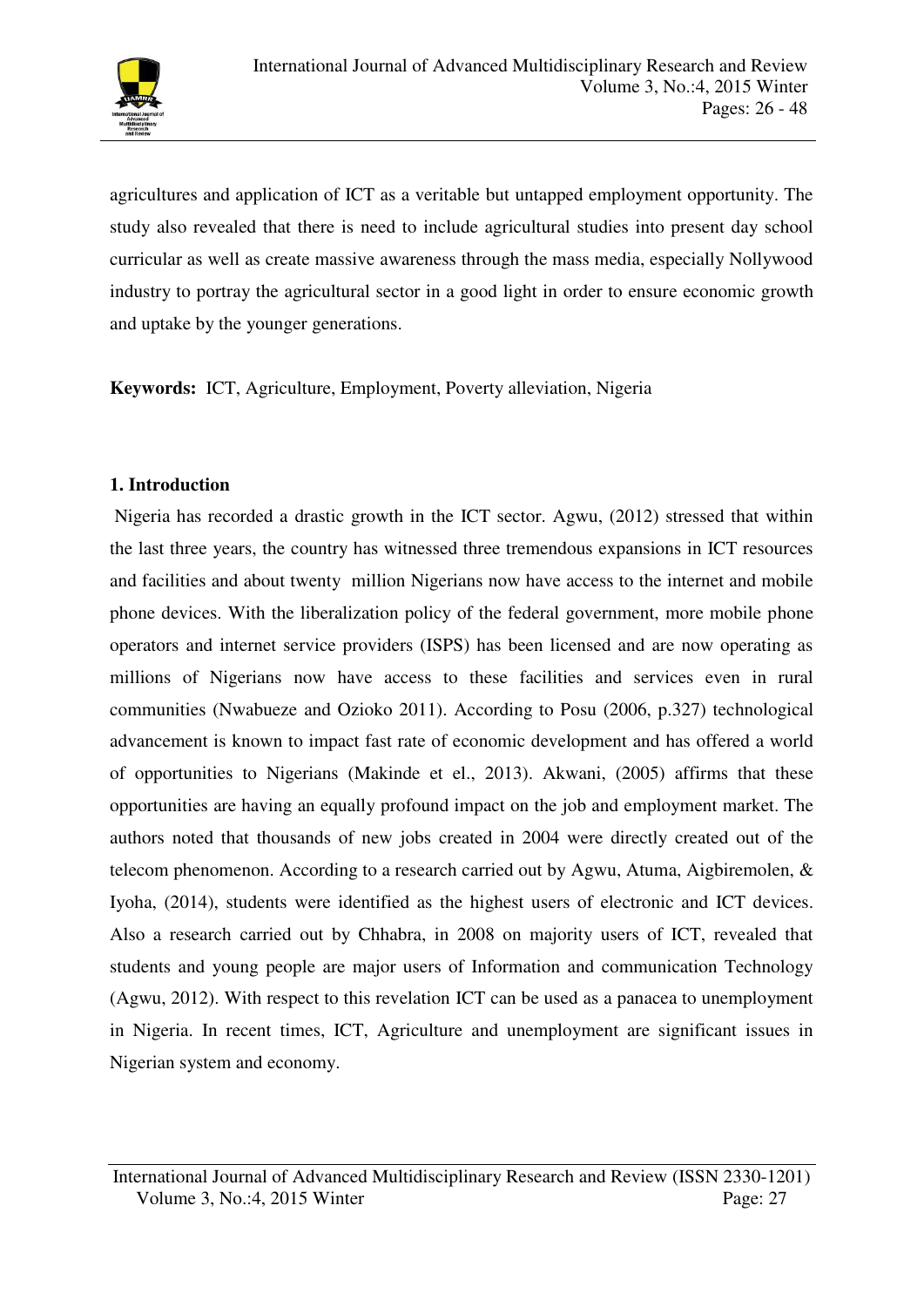

Researchers and scholars from different discipline have therefore addressed the issue of Information and communication technology in Nigeria. This is because according to Eze (2013, p.301) information has now become the most strategic resource that is transforming the world economy. ICT has brought about changes in different aspects of human life in the 21ist century (Agwu, et al 2014). Information and communication technology is an area said to be promoting economic development in Nigeria. ICT has recorded a lot of success in the enhancement of development in different sector of Nigeria. Previous researchers have looked at various issues as it concerns ICT and its application to all facets of human endeavours. Also scholars have gone further to investigate through their research how ICT has been employed in important sector of the economy for speedy development. Makinde et el (2013) looked at the use of ICT in the educational sector as a tool for language teaching, Jibia et el, (2013) focused on the use of ICT in tertiary institution libraries, Agwu, et al., (2014) stressed on the Impact of Information Communication Technologies in the Strategic Management of Financial Institutions. Ani, (2005) and Ajayi, (2008) reviewed the issue of bridging the gap through ICT in Nigerian libraries, which were aimed at emphasising the relevance of ICT in the educational sector.

Although Abdulsalam, Akinola and Buwanhot (2008, p.7) while stressing that "Information and communication technology has a role to solve agricultural related problems ranging from site selection to sale of farm produces in many parts of the world, the authors noted that the application of ICT to agriculture specifically in Nigeria has not been widespread. The consequences of this according to Awe, (2012, p.3) is that countries with better access to ICT and who apply ICT in a widespread inclusive manner are able to seize the advantages of globalization. On the other hand those with inadequate ICT resources end up being the victims of globalization. However, scholars like those above have centred their studies majorly on the relationship that exists between ICT and agriculture and challenges facing the Nigerian agricultural sector, but no research has been done on the application of ICT to agriculture as a panacea to employment problem in Nigeria. On the other hand, the down fall of the economy presently, the relevance of agriculture and the pressing need to invest in other sector of the country to enhance economic growth makes this research relevant and timely for

International Journal of Advanced Multidisciplinary Research and Review (ISSN 2330-1201) Volume 3, No.:4, 2015 Winter Page: 28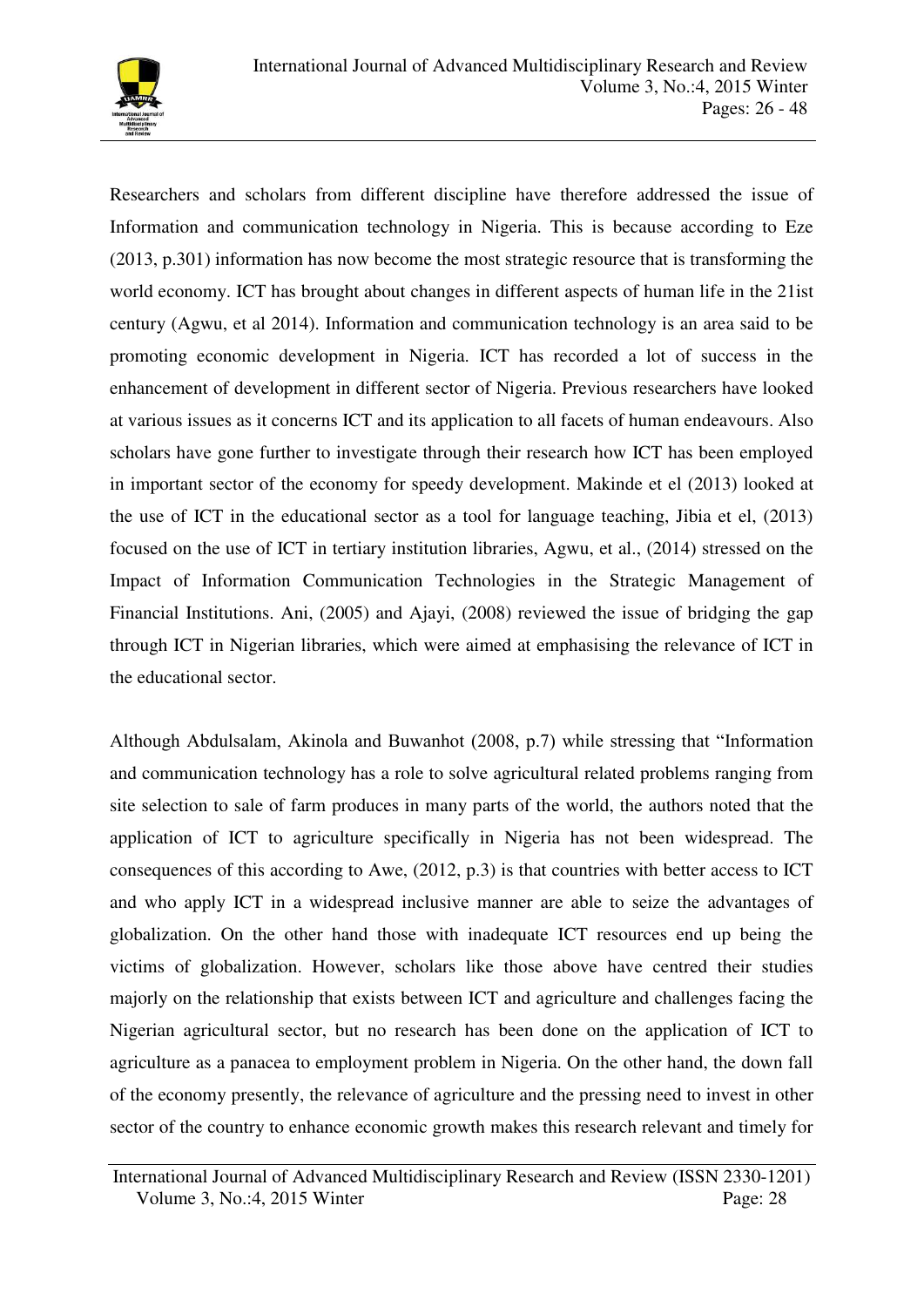

development of Nigeria and the Nigerian people. Nonetheless, empirical validation about the uptake of agricultural practices by the youths in Nigeria has been scanty or rather nonexistent. Therefore, a gap exists in the research in this area of strategic importance agricultural practices to the nation's economy. This is however surprising when one considers the importance of agriculture, that apart from the oil sector, the industry is seen as the one of the most powerful engine of growth for necessary economic development in the country that requires the necessary attention by all and sundry for it to be effective. This study, therefore aims to examine the application of ICT into agricultural practices as a panacea to the incessant unemployment problems in Nigeria. Therefore, qualitative method will be employed and this entails the use of focus group discussion technique and interview method to gather information on the relevance of agricultural in economic growth of Nigeria, and the place of ICT in agriculture for solving unemployment in Nigeria. To effectively carry out this research and present results, participants in the focus group consisted of students in their final year in two universities, farmers and farm produce sellers. These students have been identified as the major users of ICT and student soon moving to the labour market. Their opinion will therefore help the researcher discover if the application of ICT to agriculture can sway these students as adopters of ICT will in future apply them to agricultural practices instead of looking for paid employments.

## **2. Literature review**

## **2.1 A review of the agricultural system**

The term Agriculture was derived from a Latin word known as 'ager' which means field, and 'culture' which means to cultivate. Agriculture can simply be defined as the cultivation of the soil and rearing of animals for the purpose of feeding for survival. This definition in itself point out the relevance of agriculture in every society. According to Ogbu (2011), President Goodluck Jonathan stressed that "agriculture holds a better promise in the march towards growing the economy than the oil and gas as it provides more employment as well as ensures food security". Agwu and Kadiri (2014) stressed that the Lagos Commerce and Industry identifies the agricultural sector in Nigeria as the segment that is most critical to the

International Journal of Advanced Multidisciplinary Research and Review (ISSN 2330-1201) Volume 3, No.:4, 2015 Winter Page: 29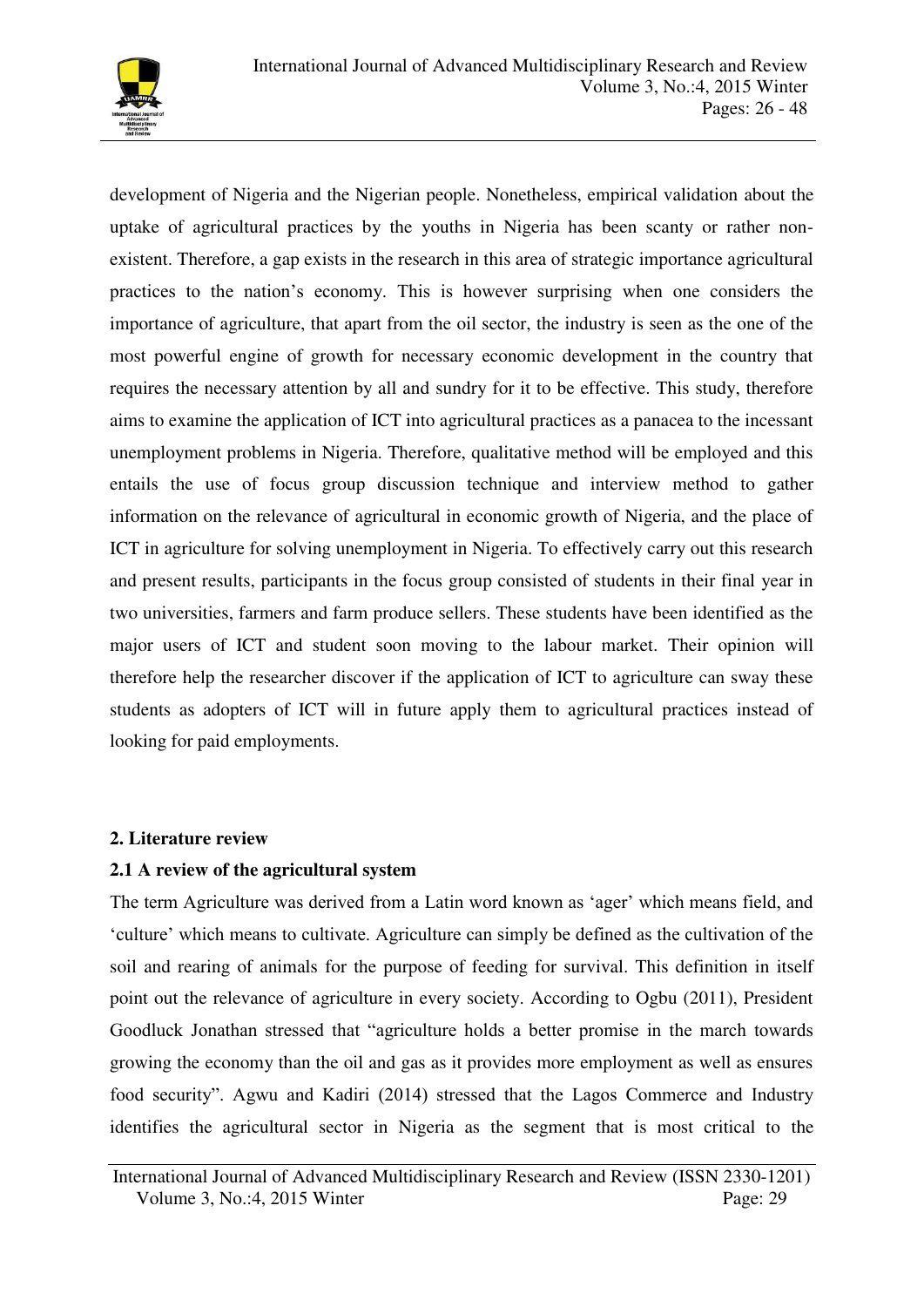

achievement of the elusive goal of a diversified economy. Based on this information, there is need to enhance the agricultural sector in Nigeria.

The important question is how did Nigeria get here? It is necessary to understand how this all started and factors responsible for this problem plaguing the nation. According to the present minister for Agriculture, Akinwunmi Adeshina, in President Goodluck Jonathan's government, *'in the 1960s, agriculture accounted for 65-70 percent of total exports; it fell to about 40 percent in the 1970s, and crashed to less than two percent in the late 1990s.*'

Today, Nigeria remains a net importer of food. Either way, result shows that the Nigerian agricultural sector has dropped significantly. The curse of this over time occurrence is said to be the oil sector in Nigeria and this has brought about neglect of the agricultural sector and a complete focus on the oil sector thereby neglecting the potential obvious in agricultural sector. As the population of Nigeria increase daily, there is need for the agricultural sector to be revived and supported to boom again. It is through agriculture that the nation can boost economic development, tackle the issue of food shortage and starvation (Agwu and Kadiri 2014). According to Ching, (2008), the bulk of the food produced in Africa comes from small family farms that are primarily cultivated for family needs.

Overtime, the agricultural sector is not the only area that has been neglected despite its hidden potentials for national development but also is the growing unemployment issue that is increasing daily. According to Okafor (2013, p.359), the problem of chronic youth unemployment is very evident in Nigeria. Every year thousands of graduates are turn out for whom there are no jobs. Nigerian streets are littered with youth hawkers who ordinarily would have found gainful employment in some enterprise (Agwu and Kadiri 2014). Unemployment in Nigeria has been in existence for a long time and this problem according to Obadan and Odusola (2000, pp 10-11) has posed a great challenge to various Nigerian governments. In recent times, the incidence of unemployment in Nigeria has been deep and widespread, cutting across all facets of age groups, educational strata and geographical entities. Unemployment problem in Nigeria was more endemic in the early 1980-1990s than any other period (Chigbu, 2012). Unemployment rate rose from 4.3 percent in 1976 to 6.4 percent in

International Journal of Advanced Multidisciplinary Research and Review (ISSN 2330-1201) Volume 3, No.:4, 2015 Winter Page: 30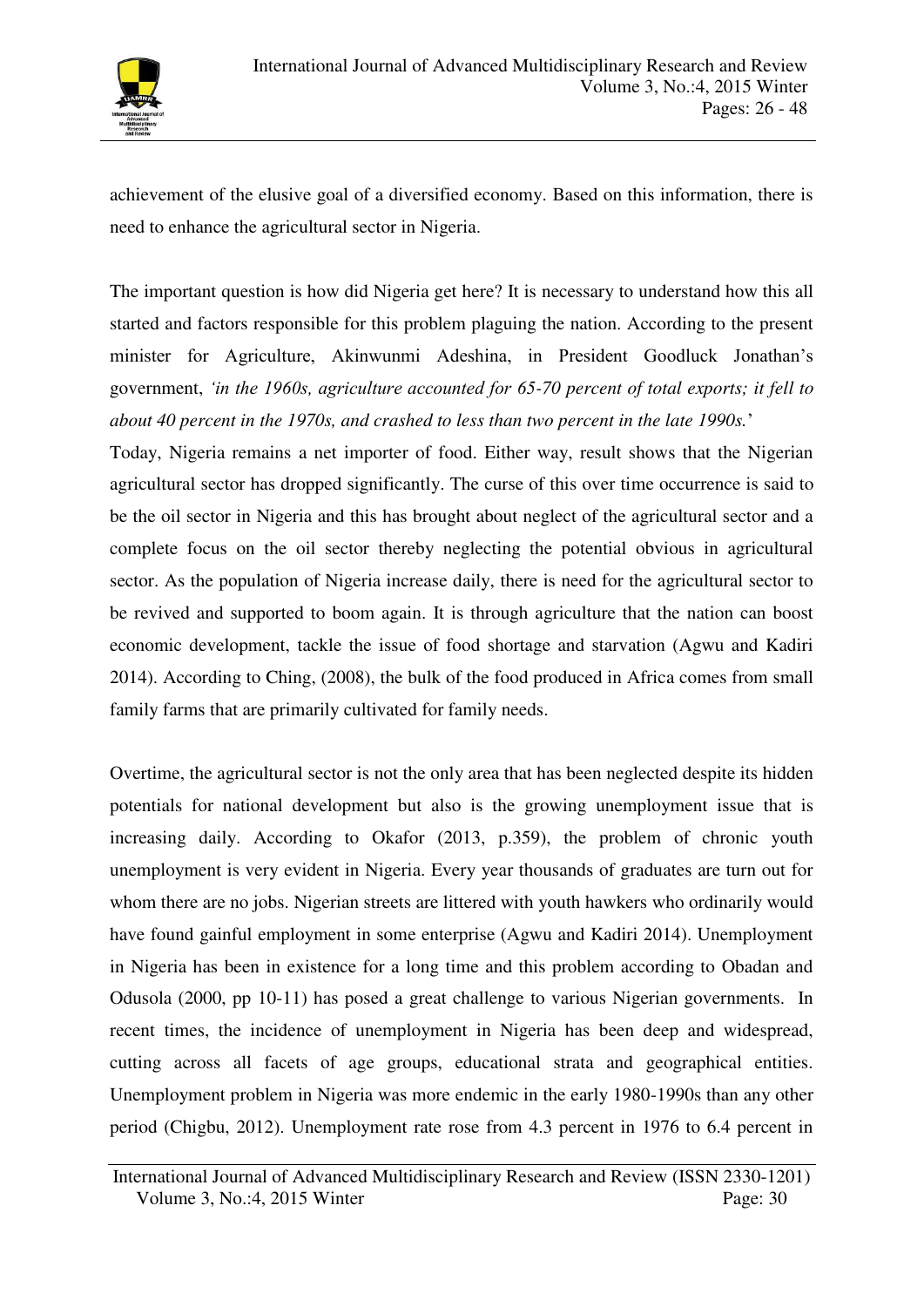

1980. It was recorded that there was some marginal decline between 1981 and 1986. The unemployment rate oscillated between 5.3 and 6.4 percent during 1980 - 85 periods (Ogbu, 2010). The economic down-turn that occurred did not only discourage new investment but also forced government to implement stabilization measure, (Ikpefan, Owolabi, Agwu & Adetula (2014).

It is important to draw attention to the growing problem of unemployment because according to Agwu and Kadiri (2014) for the youths to become useful resource in Nigeria project, they must be gainfully employed. With the lack of interest of young graduates in the agricultural sector, Eugene, (2008) stressed that the gospel of economic salvation cannot be preached without due regard to agricultural development. This is because agriculture is the major and most certain path to economic growth and sustainability. With vast landscape and agricultural friendly climate, Nigeria has the capability to carry out farming on a larger scale, (Agwu and Kadiri 2014).

# **2.2 Development of ICT in Nigeria**

Information and communications technology is refers to technologies that provide access to information through telecommunications. This includes the Internet, wireless networks, cell phones, and other communication medium" (National Bureau of statistics, (2012). Agwu (2012) stressed that ICT is an umbrella term that includes communication device and applications such as radio, television, computers, cell phones, mobile phones, satellite etc. However, Osakwe (2010, p.388) noted that information and communication technology means different things to different educators and researchers; hence there are various views and definitions of ICT. Abubakar, (2012) pointed out that some scholars see it as a term that encompasses a lot of activities involving the acquisition, storage, processing and dissemination of information through the use of appropriate software and hardware designed for that purpose. Furthermore, Agwu, et al., (2014) noted that information and communication technology had developed in a fast rate in Nigeria and has help drive the Nigerian economy faster than imagined. Eke, (2013) confirms this in the Daylive online and stated that it is generally accepted that ICT will drive the transformation of Africa, with Nigeria in the

International Journal of Advanced Multidisciplinary Research and Review (ISSN 2330-1201) Volume 3, No.:4, 2015 Winter Page: 31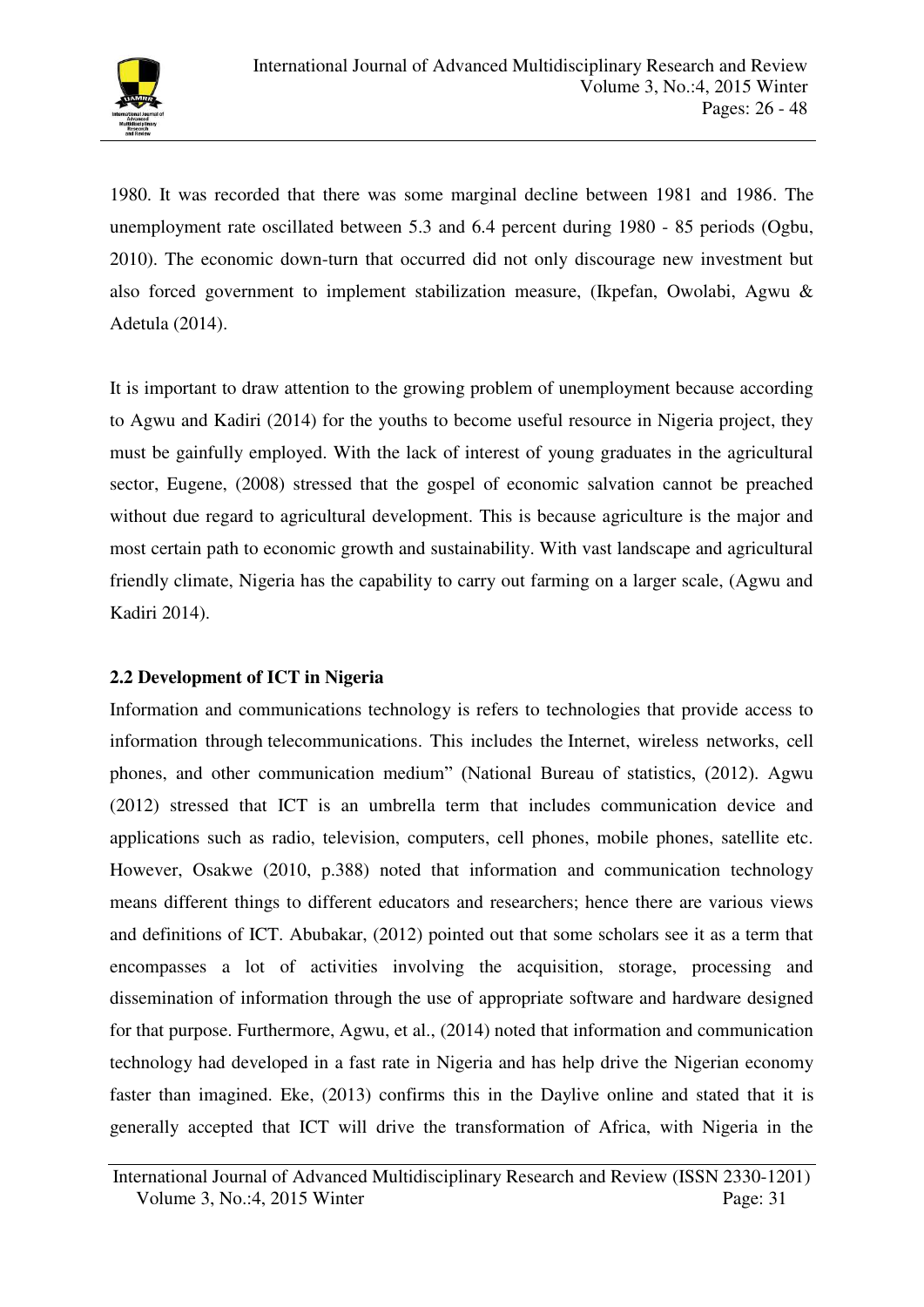

forefront. According to Awe, (2012, p.2) "Information and Communications Technology (ICT) has become a major tool for learning, work, recreation and innovation. Information has become the key enabler and currency of this era and ICT is the driver. Abubakar (2010) believes that information and communication technology has taken a central position in all spheres of human endeavour. Their roles in societal development have been considered pervasive. This shows that ICTs now serves as backbone for societal development in all ramifications and ICT is now applied to all field of human endeavour. Agwu, et al., (2014) also noted that the 20<sup>th</sup> century marked the beginning of ICT in the Nigerian society. According to Agwu (2012) the role of information increased immeasurably as a result of social progress and the vigorous development in science and technology. The spread of the use of ICT in Nigeria has been fast. Before, ICT was focused on areas of broadcasting compared to what we have now, (National Bureau of statistics, 2012).

# **The era of post and telegram in Nigeria**

Telecommunication was invented in 1923 with the use of telephone (Chhabra, 2013*)*. In order to enhance telephone service in Nigeria, Umaru and Zubairu (2012) noted that the telecommunication arm of the post and telegraph Department and the Nigeria telecommunication limited, which previously managed the domestic and external services respectively were merged in 1984 to single profit-oriented limited liability company called NITEL. Internal telecommunication system was later abandoned in Nigeria as people began to focus on communication across boards. In 1957, an antenna called Lanlate 2 was added to the previous Antenna launched in 1971. By 1977 Nigerians started making use of the computer, even though a few made use of this technology at the time and students began to offer computer science subjects in Universities, (Spier, 2010). According to Agwu, (2012) Africa suffers from the most expensive broadband costs in the world, at over \$900 a month compared to approximately \$100 per month in the Americas and European countries. Mobile phone use has grown, however, leapfrogging over the era of landlines for many; there are currently a total of 70,337,657 telephone subscribers and 11 million internet users in Nigeria (Ajayi 2008) and Nigeria has just emerged as the largest mobile telecom market in Africa with more than 61 million mobile subscribers. The telecommunications sector continues to

International Journal of Advanced Multidisciplinary Research and Review (ISSN 2330-1201) Volume 3, No.:4, 2015 Winter Page: 32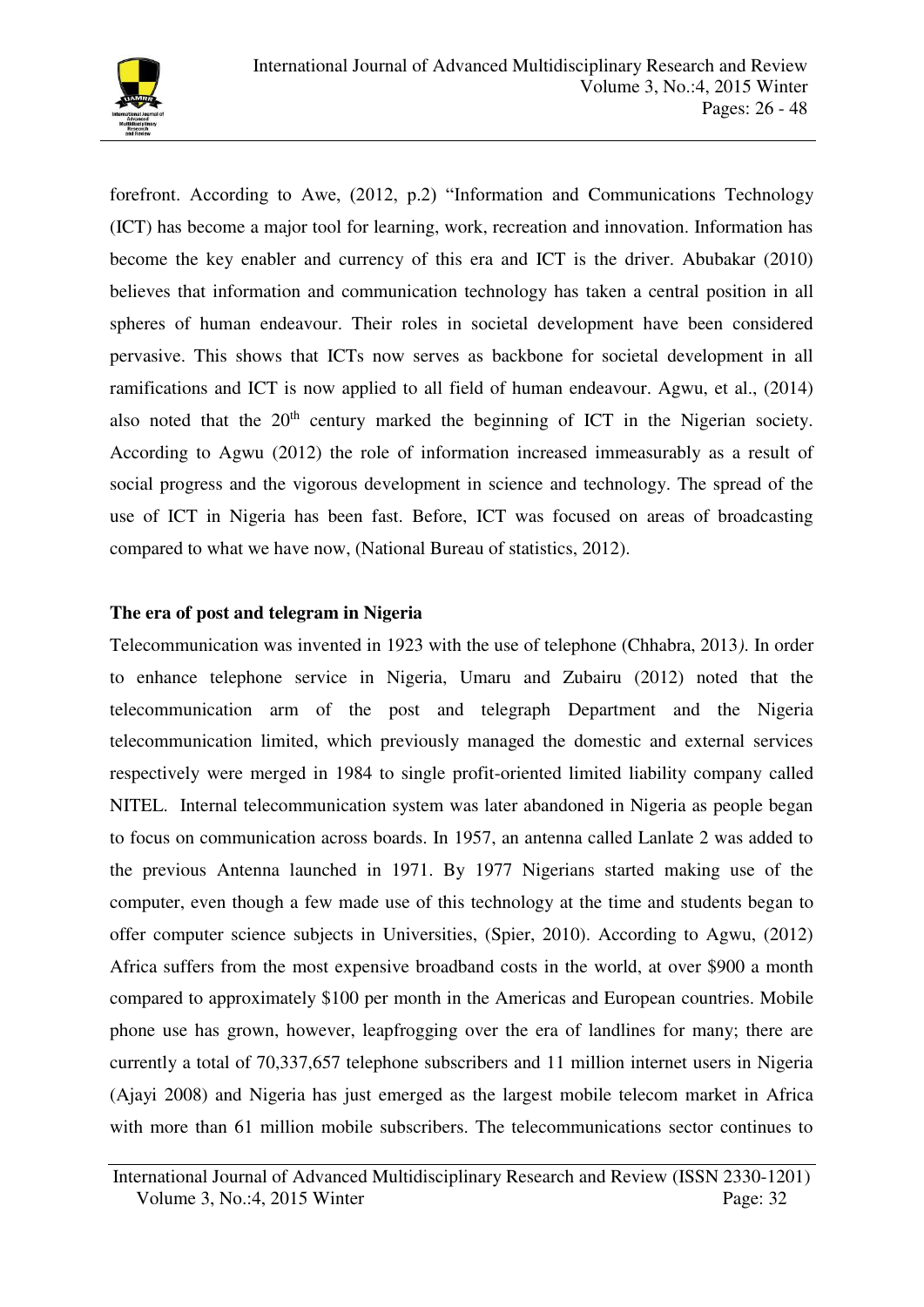

perform impressively and has remained one of the major drivers of growth in the Nigerian economy (Agwu et al., 2014) and the sector recorded a real GDP growth of 34.69 percent in the third quarter of 2009. Till date the business of ICT is well seen in Nigeria as it has also been noted that this sector has created job opportunities for many unemployed graduates in Nigeria. Eko, (2010) noted that Nigeria, where over 75% of the population, mostly rural dwellers, are involved in agricultural activities, yet accounting for less than 5% of the foreign exchange earnings, the sector remains largely subsistent, primitive and undeveloped. Iruonagba, (2002) also affirms that agriculture which was the mainstay of Nigeria's economy prior to the discovery of oil has been relegated to the background leading to the country's mono-economy status. Eko, (2010) and Agwu (2012) further asserted that in the past when there was no advancement in science or technological farming was effective and productive.

## **Agricultural Development in Nigeria: the tortuous journey**

In time past, between 1861 -1960, according to Chinweizu, (2006) agriculture received so much attention from the government and emphasis was placed on research and extension service. During this period, Sir Claude Mcdonald established a botanicals research centre in Lagos. According to Eko, (2010), "agriculture played a pivotal role in laying the foundations for economic growth and social infrastructural development in Nigeria. This was achieved through massive investment in agriculture by both the federal and regional governments, leading to the establishment of research stations across the country. These include; Cocoa Research Institute of Nigeria (CRIN), Ibadan; National Institute for Horticultural Research and Training (NIHORT), Ibadan; Institute for Agricultural Research and Training (IAR&T), Moor Plantation, Ibadan; National Institute for Oil Palm Research (NIFOR),Benin; Rubber Research Institute of Nigeria (RRIN), Benin; National Cereal Research Institute (NCRI), Badeji; Forestry Research Institute of Nigeria (FRIN), Ibadan; National Veterinary Research Institute (NVRI) Vom, Jos; National Root Crops Research Institute (NRCRI), Umudike; National Institute for Fisheries and Fresh Water Research, Kainji; National Institute for Oceanography and Marine Research, Lagos; National Institute for Animal Production, Zaira; International Institute for Tropical Agriculture (IITA), Ibadan; National Institute for Trypanosomaisis Research (NITR), Kaduna; and 3 Universities of Agriculture across the regions.

International Journal of Advanced Multidisciplinary Research and Review (ISSN 2330-1201) Volume 3, No.:4, 2015 Winter Page: 33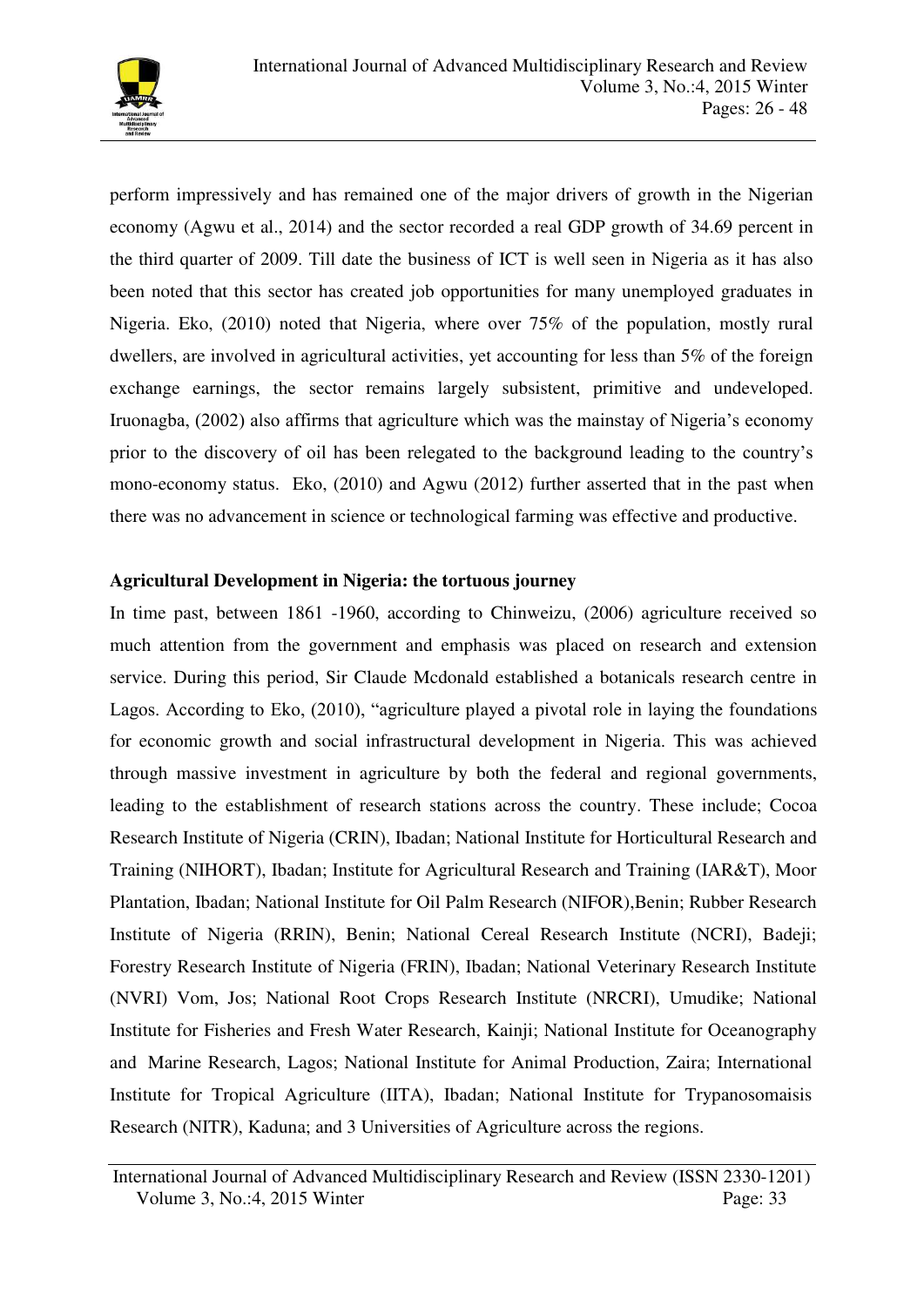

Training programmes of the agriculture department started in the mid 1940's. Additional facilities for training of junior staff in agriculture were provided, as well as scholarships for agricultural students in Yaba Higher College and imperial college of tropical agriculture in Trinidad and Tobago, an island in West Indies (Chinweizu, 2006). Research on cocoa started with the establishment of West African Institute for Oil Palm Research. This period was marked with the development of cotton, and rice cultivation, oil palm, and groundnut. Nigeria was not only producing these crops but also took part in exporting to other countries. With the creation of more states in Nigeria after independent, livestock production was dominated by the North region. Nigerian veterinary came to be in 1914 to see to livestock cultivation. Also in Agege crops such as maize, oil palm, yam, cassava, kola, pineapple and coffee were cultivated, (Okafor, 2001; Enete and Amusa, 2010; Dudu and Agwu, 2014). By 1964-1966, fishery was enhanced which was followed by the discovery of prawns in the Eastern part of Nigeria and by 1970, fish farming had received a boost. In Lagos according to Umaru and Zubairu (2012), although the fisheries service left all Lagos fisheries development work to the western region and concerned itself with the development of modern fishing vessels, licensing, planning and research, the fisheries activities in the country was sustained and there was good storage system, higher capital returns for efforts, improvement in processing and effective distribution methods. The Federal Ministry of Trade and Investment (2011) stressed that the agricultural sector has ceased to be an important contributor to foreign exchange earnings and its contribution to employment has declined. The federal ministry further stressed that this situation had not always been so as Nigeria was an exporter of food crops. Ogbu (2010) stressed that the Olusegun Obansanjo's governmental impact on agriculture contributed to about 29% to GDP, it brought about increase employment and reduced poverty. However, the sector was stagnant during the oil boom decade of the 1970s, and this accounted largely for the declining share of its contributions afterwards, (Opara, 2001). The author further stressed that the trend in the share of agriculture in the GDP shows a substantial variation and longterm decline from 60% in the early 1960s through 48.8% in the 1970s and 22.2% in the 1980s. Unstable and often inappropriate economic policies (of pricing, trade and exchange rate), the relative neglect of the sector and the negative impact of oil boom were also important factors

International Journal of Advanced Multidisciplinary Research and Review (ISSN 2330-1201) Volume 3, No.:4, 2015 Winter Page: 34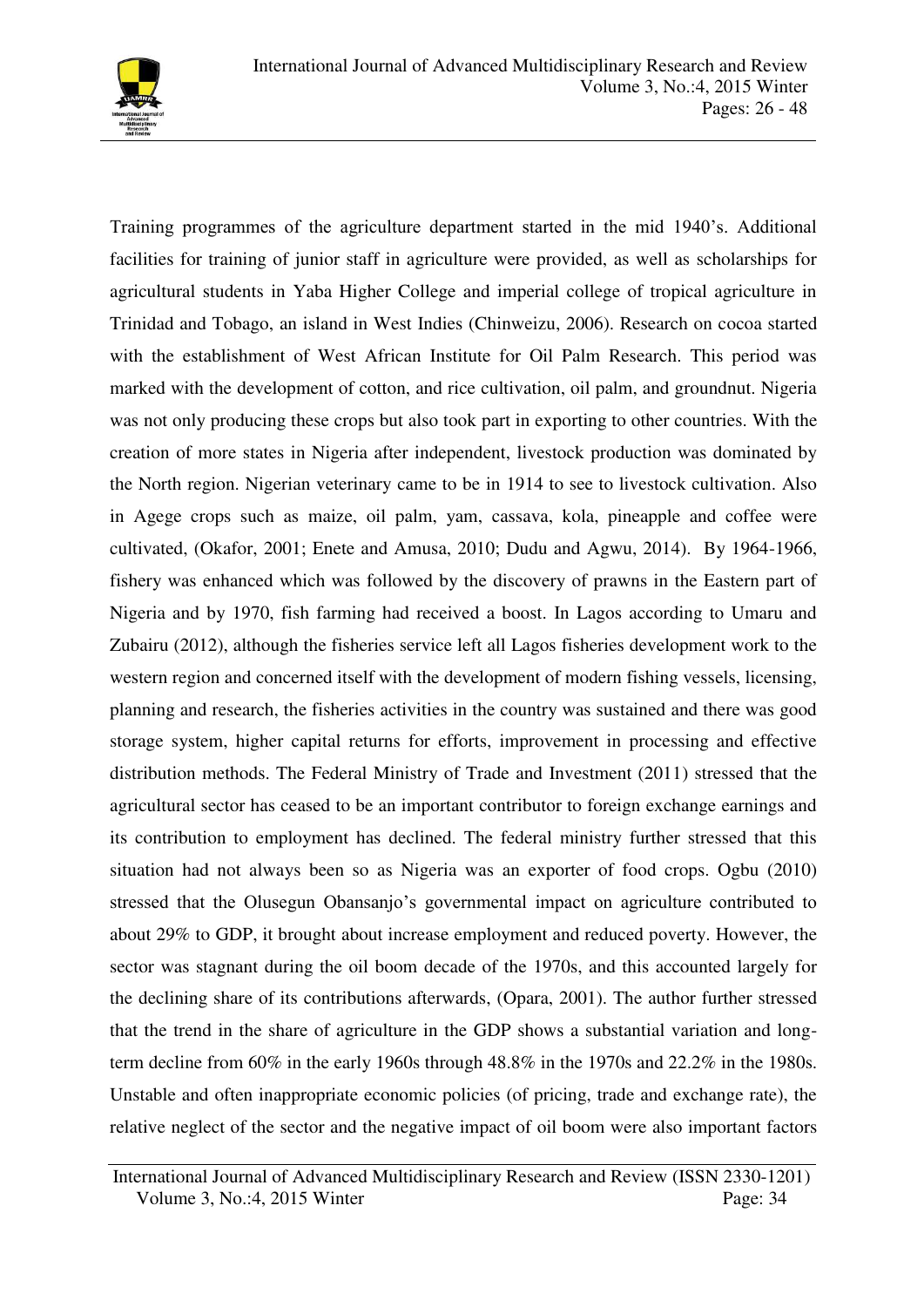

responsible for the decline in its contributions, (Okafor, 2001; Eko, 2010; Agwu and Kadiri, 2014). According to ThisDaylive, (2013) attempts were however made by various Nigerian governments such as Olusegun Obasanjo's Operation Feed the Nation (OFN) programme introduced in 1976; the Shehu Shagari Green Revolution programme of 1979-1983, and the Ibrahim Babangida DFFRI of 1988. Agwu and kadiri (2014) argued that all these wellintended programmes did not quite bail out the country's agricultural sector. In spite of these efforts, Umaru and Zubairu (2012) stated that agriculture has failed to keep pace with Nigeria's rapid population growth. Nigeria once exporter of food, now relies on imports to sustain its growing population, (Okafor, 2011). Fu and Aktar (2011) work suggests that there are indirect benefits from ICT-enhanced services delivery system not only in greater awareness and knowledge in agriculture technology and information but also in terms of farmers' attitudes towards trying new technology and new ways of life in the future. Evidence from the evaluation suggests that disadvantaged farmers benefit more from this intervention than those who are better off and also Siraj, (2012) noted that recent econometric studies have started to recognize telecommunication development as a basic ingredient of economic growth. The contribution of ICTs is now being fully realized (Agwu 2013) and if effectively employed in Agriculture, could open opportunities for employment among young graduates in Nigeria.

#### **3. Data collection Methods**

The nature of this study requires the collection of both primary and secondary data. Based on the aim of this study, quantitative method of data collection was not deemed fit due to the educational levels of the participants, instead, a qualitative research method was selected. The qualitative data collection method was utilized for this research with interview as the data collection tool. An open ended interview questions were used for this study. The aim of which was to gather the relevant information for the achievement of the research objectives. Merriam (1998, 2009), stressed that qualitative research, often described as exploratory research are used in areas where there are few theories or a deficient body of knowledge. One advantage of using interviews was that rapport can be built in depth with each of the stakeholders (Palys, 2003; Merriam 2009; Yin 2011). The purpose of the interview was to

International Journal of Advanced Multidisciplinary Research and Review (ISSN 2330-1201) Volume 3, No.:4, 2015 Winter Page: 35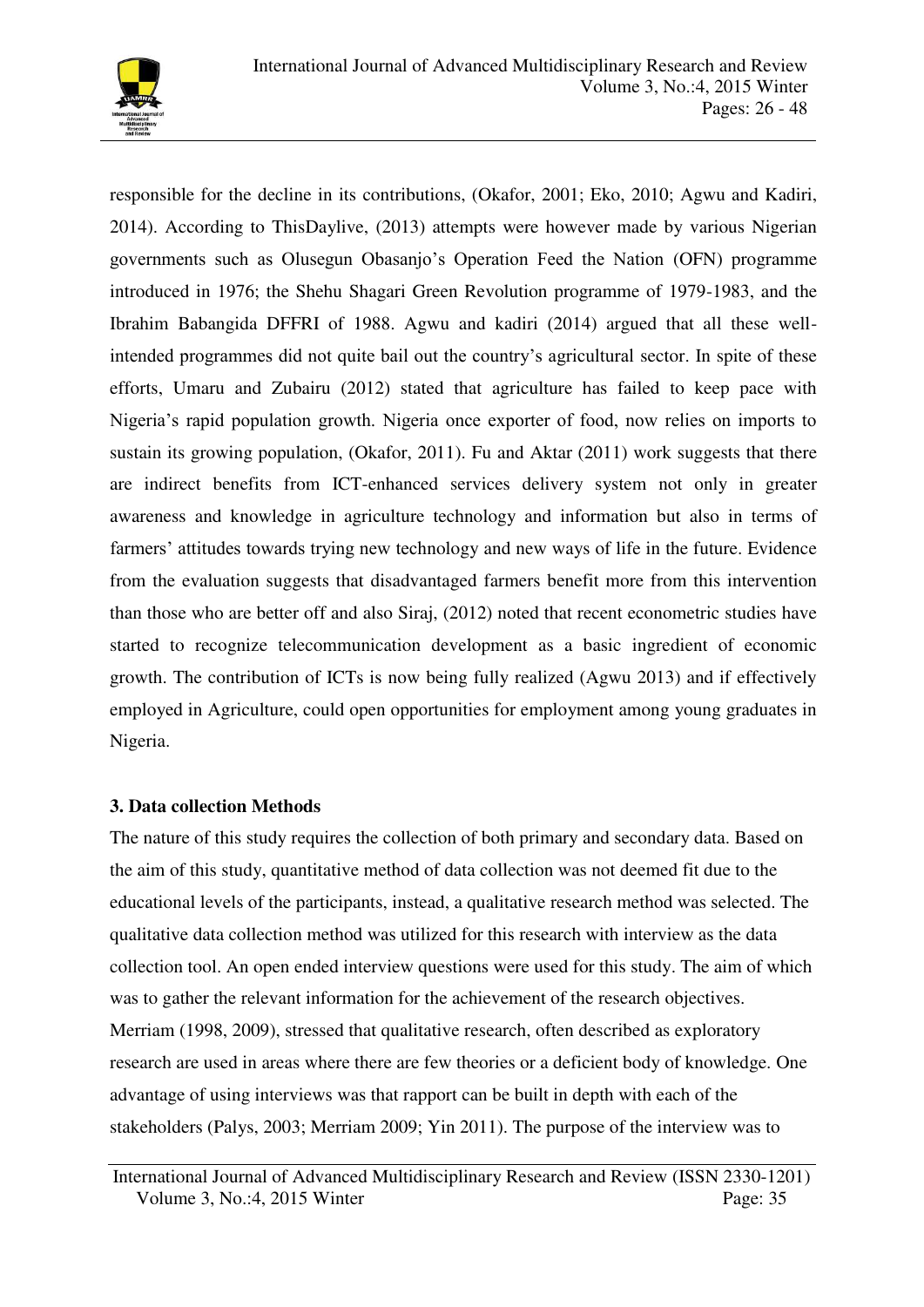

gain a deep insight into the importance of applying ICT into agriculture as a panacea to unemployment in Nigeria from the participants. The interviews provided a very good opportunity for very close communication as well as understanding between the researchers and the participants. These made it possible for the researchers to extract the relevant information whose accessibility was impossible via a structured questionnaire. The personal interviews also made it possible for the researchers to come face-to-face with the participants, thereby, had the opportunity to assess their expressions in the course of the discussions. Furthermore, Yin (2008) also states that a qualitative research is an experimental enquiry that investigates a contemporary phenomenon within its real-life context, especially when the boundaries between phenomenon and context are not evident as is the case with the application of ICT in agricultural context within the Nigerian polity. Yin (2011) contend that evidences from qualitative research are often considered more compelling and the overall study is therefore regarded as being more robust.

The interview questions aim to establish among others:

- a) If the participants who has adopted the ICT intend to apply it agricultural practices
- b) Whether the participants have applied ICT in their agricultural practices
- c) Determine the impact of ICT application and continued usage in agricultural practices
- d) The level of computer skills and ownership of PCs by participants

The next section documents the findings of this study.

# **4. Findings**

# *Information Communication Technology is beneficial and applicable to Agriculture*

Participant 1 pointed out that ICT is used in agriculture and there is room for improvement. And she summed up thus: *''I also think that farming no longer uses the traditional means. When it comes to irrigation and cultivation, they go technological, even in terms of harvesting, I heard there are new harvesting technological equipment which allows farmers harvest more because in harvesting, famers lose some crops, but this way, they are able to harvest more crops more efficiently".*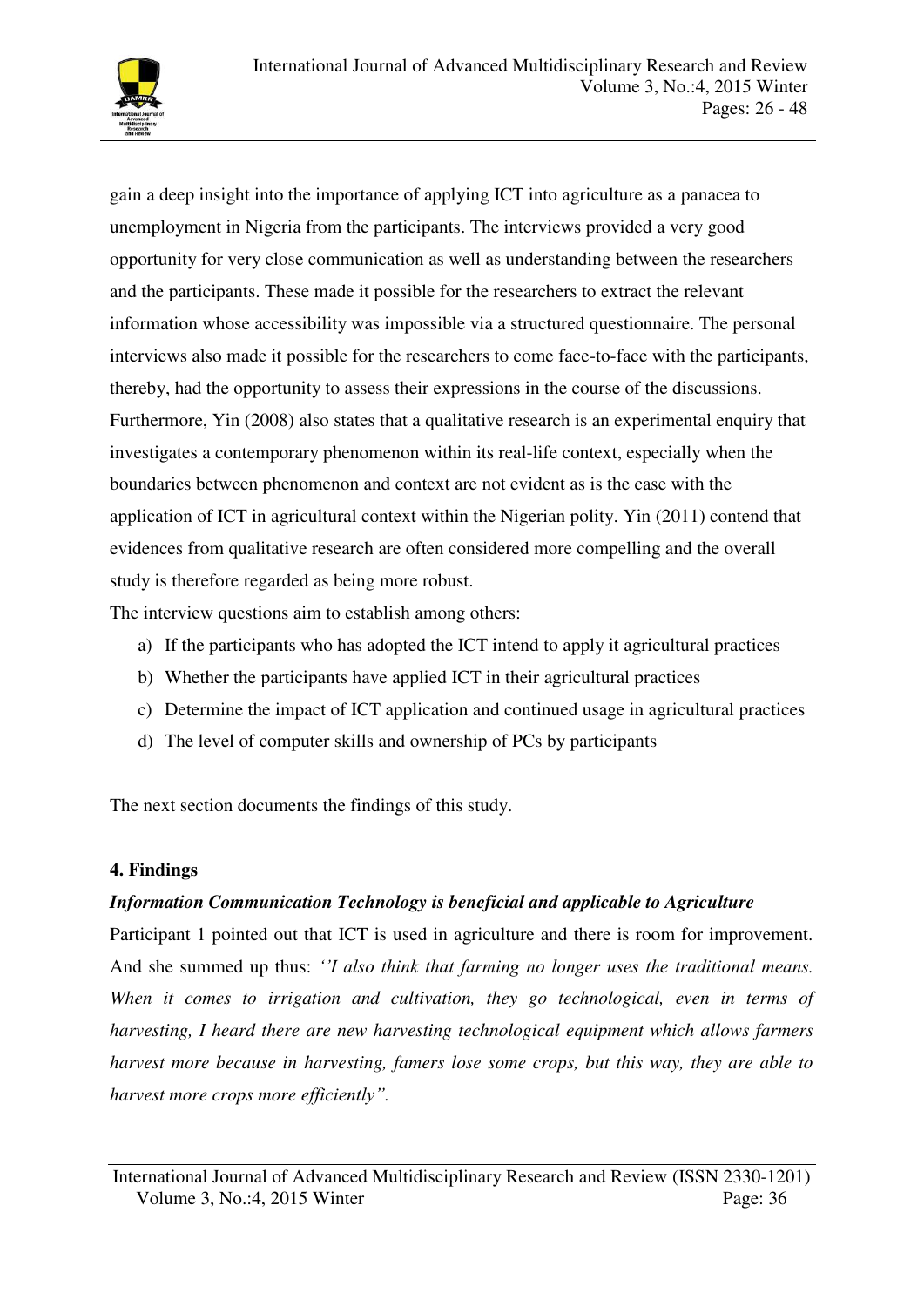

Also participant 4 added that "*ICT is very important because it is very fast, it creates an opportunity for fast delivery of work but further notes that the old traditional way of farming should not be neglected".* Giving illustrations on how information and communication technology applies to agriculture, participant 5 explained that *"ICT deals with data or information with technology, so in referring it to agriculture, let's say someone comes to check your crops and the crops has disease, he gathers information and process it through the use of ICT and he is able to communicate such message to some other people. Let's say the owner of the farm is somewhere in the US and the farm is here in Nigeria, ICT comes in by providing a platform where the owner of the farm in US can receive information accurately from his farm. Also ICT can be used where a farm owner has no direct access to his farm, ICT gives him the opportunity to remotely access the farm and see what is happening and then have whatever information he needs instead of being present on the farm site."*

Giving more illustrations, Participant 4 stressed that *"ICT enables the managers in charge of farms keep stock of the things going on in the farm, I think every farm has a diary, normally in those days, we use the manual methods, keep papers and documentation of everything, but now there are computers, there is technology so you can, easily compute them and save the information in the system…you can easily retrieve the information from where you saved them, on the system and transfer it to anyone, if the person can't reach you, you can send it through mail or call…".*

Participant 6 added that ICT can be used in weather forecast to enable farmers study the weather and know the right time to plant a particular crop. While explaining the use of ICT in stock taking in agriculture, participants 6 further stated that *"as a farmer, you have 500 tubers of yam, you can take stock, and this will help the finance of the farm and help you plan. Maybe we would get to that stage where we would have to buy farm products online…information technology can help a farmer know when to plant a type of crop… so information and technology work hand in hand these days"*. Participant 7 added that *"ICT helps preserve information". On the other hand participant 8 believes that ICT can be used in agriculture and that.* He further stated that in 2010, *''Dr Akinwunmi Adesina, the minister for agriculture in Nigeria gave farmers phones in local areas to enable farmers access to* 

International Journal of Advanced Multidisciplinary Research and Review (ISSN 2330-1201) Volume 3, No.:4, 2015 Winter Page: 37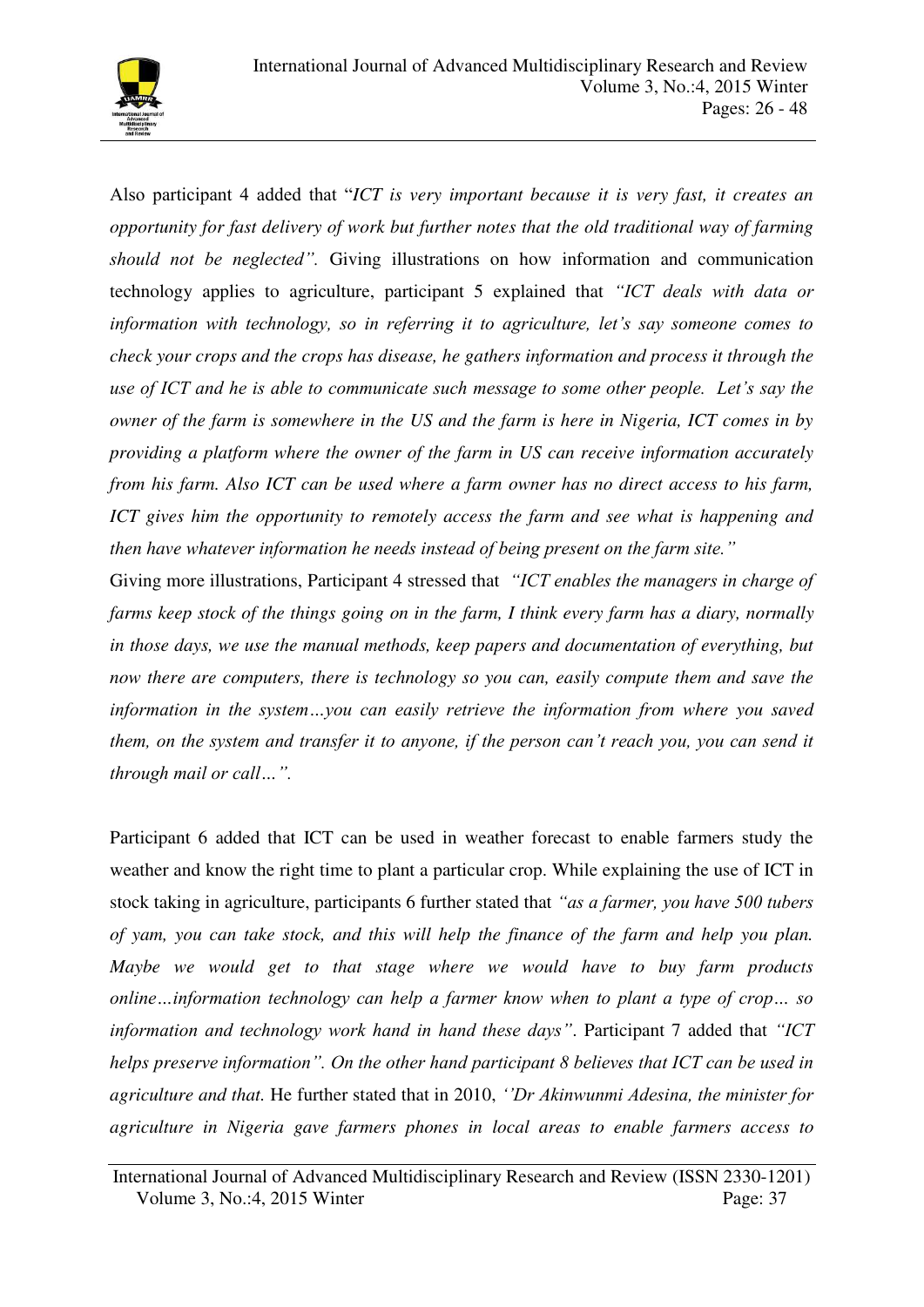

*information on the type of fertilizer to use and right quantity to apply. So this has combined both the communication and technology and I believe it will help sensitise the youth to see the benefits in agriculture…because if majority of the youth go into agriculture it will reduce unemployment and increase GDP"*.

However, participant 4 pointed out that the methods used in preserving crops those days are safer than methods used presently. In her words *"these crops have to be preserved, although I don't know in details how they preserve these crops but I know that there are ways crops were preserved in those days but I know that they are safer but now most times chemicals are used and further stressed that these chemicals used in preserving crops are very dangerous to our health"*.

# *ICT will attract young graduate to agricultural sector and create employment*

Participant 7 pointed out that Nigerian youths are naturally drawn to Information and communication technology. According to her, *"if they (youths) don't find anything technological or glamorous or something that is in tune with money in agriculture, they will not venture into it, I am not saying agriculture does not have money in it, but then, ICT will help in improving agriculture and it will help attract the youth to agricultural sector."* Giving examples she noted that *"everybody wants to work in Oil Company… but with ICT in agriculture, the use of technology will attract the young minds because all we see today are the old people in the rural area in agriculture, and everyone is running away from agriculture. But the infusion of technology will attract the youth."* Furthermore participant 4 believes that *"ICT will create employment for young youths and those who do not have jobs because agriculture is an applied field…..you don't really have to study agriculture in school. You can study ICT and work in an agricultural firm….it is a very broad area that can absorb different fields of knowledge".* Commenting further Participant 5 stated that *"there are youths dedicated to developing programmes that could be used in agriculture. There are youths that are into video coverage, youths that are into developing computer parts, whatever it is, and any basic aspects can actually create job opportunities for youths out there"*. Analysing the employment method in Nigeria, participant 8 argued that *"in the employment sector in* 

International Journal of Advanced Multidisciplinary Research and Review (ISSN 2330-1201) Volume 3, No.:4, 2015 Winter Page: 38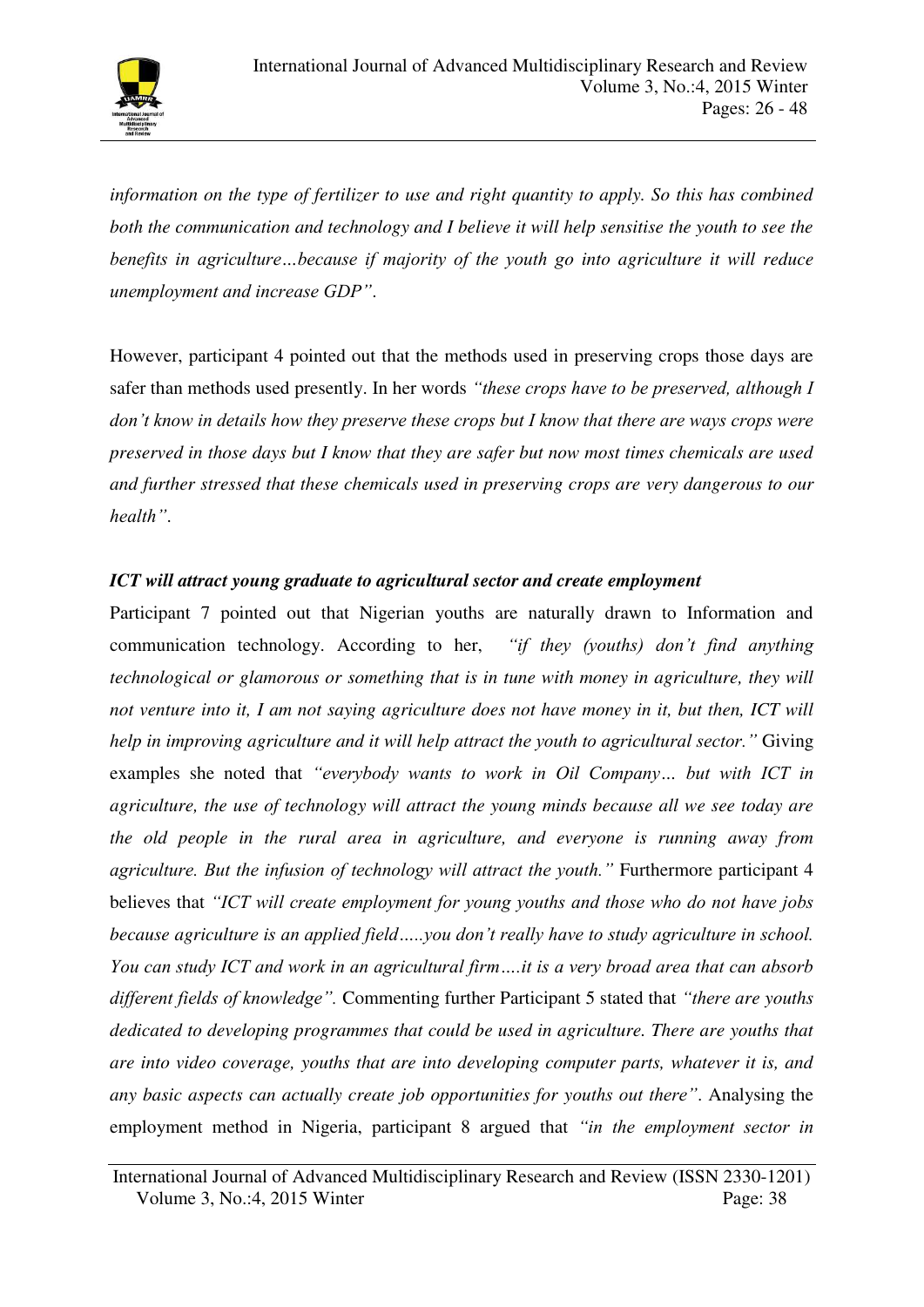

*Nigeria as it is obtained today, it doesn't matter what you study, when you go to the banks, you see an engineer who went to school for five years counting money on the counter with somebody who did HND for 4 years, so I think it doesn't matter what you study now, what we need now is to make the field interesting to youths"*.

However participant 9 believes that the agricultural sector is not the only sector that will help alleviate employment problem in Nigeria but according to him *"there are lots of potentials in agriculture, but there are other areas that will help the economy…agriculture is just one aspect but there are other aspect of agriculture which will involve other industries coming in, which will not necessarily be food. Transportation is another industry. So that's why I will not say yes totally, but agriculture has some potential to at least solve 70% of unemployment problem in Nigeria."* He further noted that *"by the time youth recognizes that agriculture has gone beyond the way they look at it, it has gone to the point that they can even use ICT, they will begin to look at it in a different way.*"

# *Youths will take part in farming if there is a point of relationship with their course*

While participant 7 stated that *"agriculture has a lot of money in it, she pointed out that it is important that youth get interested now because in the next 10 to 20 years people will be looking for the money in agriculture, if ICT does not get there as quick as possible.*" However, 9 participants argued that he would not take agriculture as a full time job. "I can't take farming as a full time profession because I don't' have necessary training that will be involved…I think what I will actually be able to do is to get someone who is experienced to manage it." In addition, participant 1 argued that he would like to own a farm but it is not an area of interest for him. According to participant 5 *"I am not interested in agriculture, but if there is a merger, if there is a relationship between what I am studying now and agriculture, then I might consider it.….but will not go fully into agriculture*". However, participant 3 feels that she would only go into agriculture if *"it is linked to an area of interest".* She further noted that passion and interest are important factors in choosing any profession. Participant 3 complained that right from the beginning the lecturers never made us interested in agriculture. He noted that *"what you have knowledge about gives you drive, so for now I will say no to full time farming"*.

International Journal of Advanced Multidisciplinary Research and Review (ISSN 2330-1201) Volume 3, No.:4, 2015 Winter Page: 39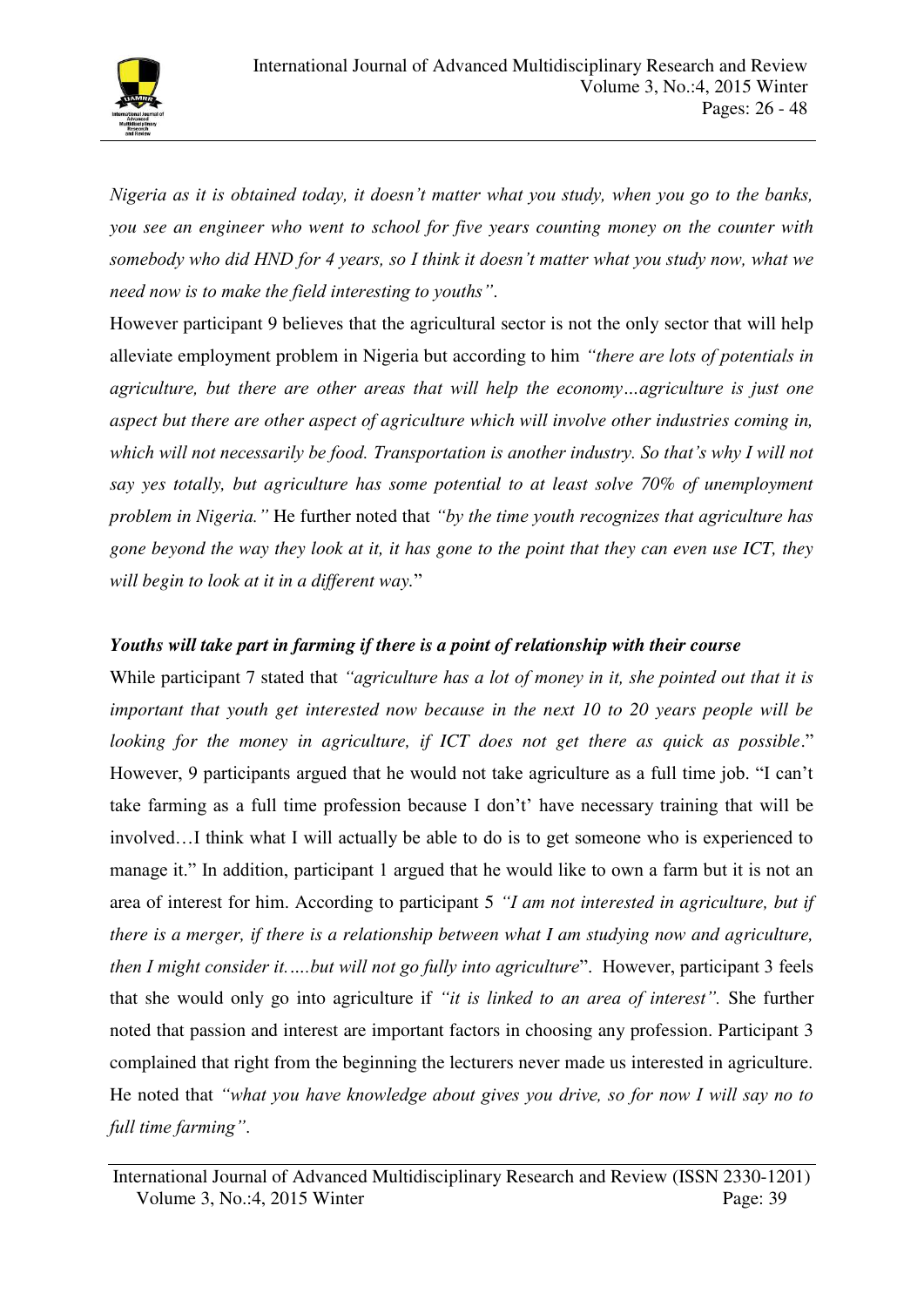

# *Lack of orientation and awareness by Universities and Parents*

According to participant 9, *"the orientation youth have is that agriculture is reserved for the aged, reserved for the illiterates, it is reserved for the uneducated"* Also participant 7 while stressing the lack of interest of Nigerian youths in agriculture stated that *"it all starts from the foundation and from our parents".* Explaining further, participant 4 stressed that *"the problem basically is from the foundation, it's the knowledge we have always had as children that agriculture is boring, it's all about going to the farm. That mentality, and the knowledge you instil in a child, is what the child will grow up with. The focus has always been on the oil sector. My mother will say I want my child to be a doctor, they have not really thrown more light on agriculture".* Participant 3 feels he would have embraced agriculture if he was sensitised early and if agriculture was made appealing to him at a younger age. He noted that there is no awareness on agriculture and if there were, such awareness was not frequently done. Participant 4 therefore noted that, the solution is to sensitize youths from a very young age. This will enable them understand the importance and benefits of agriculture to them as individuals and the society.

## *Lack of Government support*

While stressing government involvement in agricultural sector in Nigeria, participant 8 pointed out that the Olusegun Obasanjo regime did not do enough in promoting the agriculture sector. According to him, during *"Obasanjo's regime there was mass importation of fertilizer which did not match the soil type in the various areas it was used. For example after fertilizer was imported, fertilizer tested in Sokoto was brought to Lagos for example to be used and the soil type are not the same, so instead of the fertilizer helping the crops, it was killing the crops"*. However, Participant 8, blames the government for allocating budget to the orientation agency who has refused the do their job effectively. According to him the job of the agency is to sensitize Nigerians on government policies. Again he noted that government should get down to business rather than just paying salaries to farmers, giving out awards and contracting the importation of fertilizer to their cronies.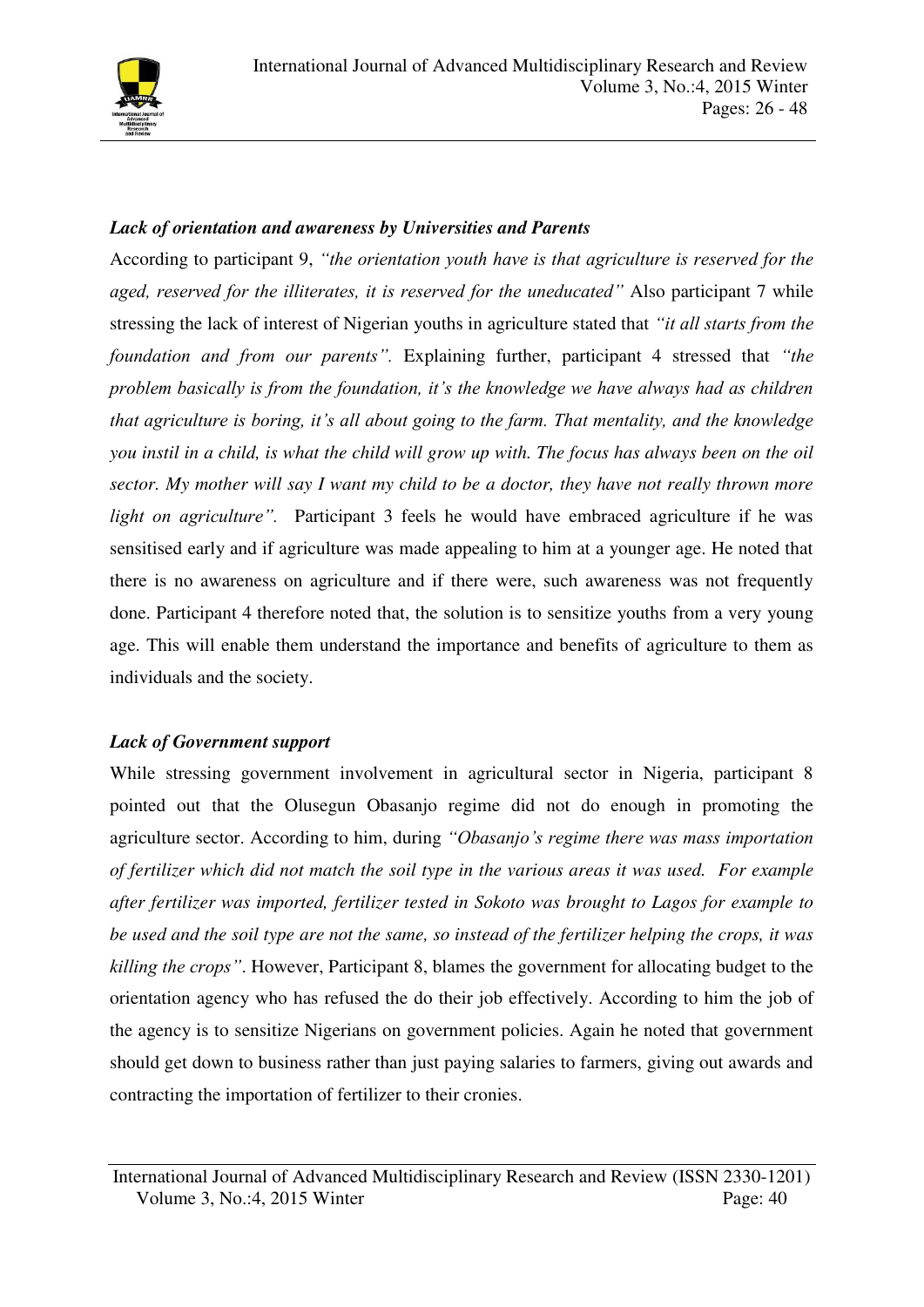

"If you look at government budget from 2004 - 2009, there is paying of salaries and importation of fertilizer, we need to involve a sustainable development, it is the only way we can get youths involved in agriculture ".

Also participant 7 stressed that lack of government support by focusing on the oil sector has affected youth interest in agriculture. Explaining further she noted that youths have lost interest in agriculture and the government should find a balance between the oil sector and agriculture rather than make young people lose focus. However participant 1 stated that the government is not to blame because *"Nigerians have crave for easy money. And because agriculture is one of those sectors that you have to work hard to get money, that's why there is this diversion from agriculture to other businesses and white collar jobs"*. However participant 4 believes the government and Nigerian youth should share the blame because, *"the government alone cannot build a nation and build a sector, it is the collective hand of the people that can build the agricultural sector. We should all take the blame individually and as a nation and take up the responsibility to improve the agricultural sector"*. On the other hand, participant 8 believes there should be a supportive system from the government to the people where the problem of food storage would be solved through the use of Information and communication technology. Participant 7 however warned that it is important for Nigerian youths to engage in agriculture because in no distant future, it will be the mainstay of the economy.

## *The negative media portrayal of agriculture*

Majority of the participants also complained about the portrayal of agriculture in the media, especially in Nollywood movies. According to participant 5, when you watch our Nigerian movies today, it is grandfathers that are farmers…you just picture this old person in the farm; no rich person is into agriculture from what we watch in the movies. Farming only happen in the villages not in the cities, that's how it is depicted in the movies. Participant 4 also affirms that the media portrays the negative aspect of agriculture. He further stated that *''I think they portray agriculture as dying instead of portraying it as something that can bring life and resources"*.

International Journal of Advanced Multidisciplinary Research and Review (ISSN 2330-1201) Volume 3, No.:4, 2015 Winter Page: 41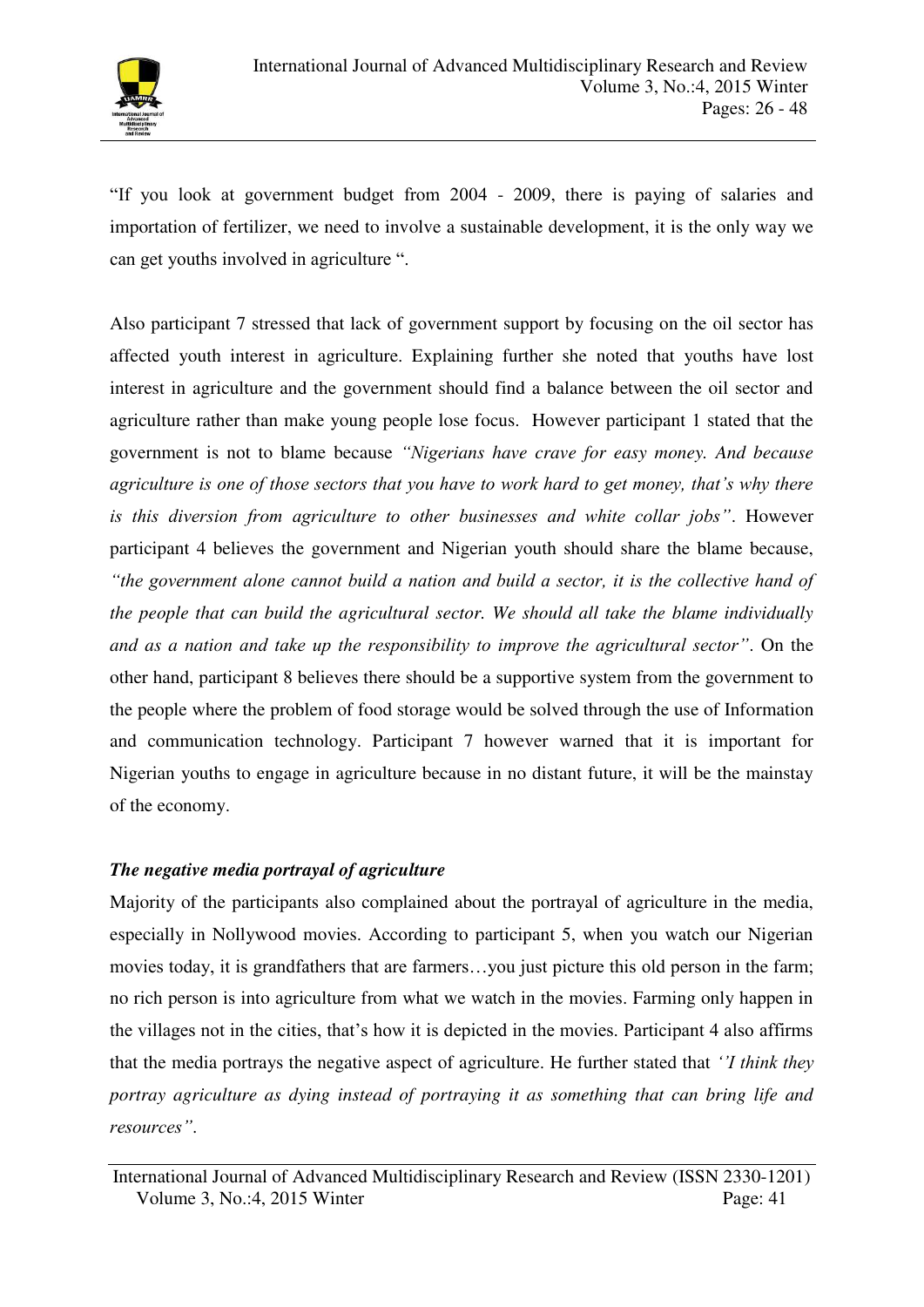

Furthermore, the Chief Executive Officer of Inter-trust Limited, Dr Chilo Offiah, stressed that Nigeria should embark on agricultural revolution programmes thus: *"eastern states should go back to palm oil production with a product target of 1 million to 10 million bags a year. The western states should be asked to go back to cocoa producing or plantation and they should have a target and the North should also be given target in animal husbandry, groundnutpyramid, and the tuber yam seedlings, etc''.* According to Mr Offiah, for Nigerian as a nation to meet the estimated target on economic growth, every state should go into agricultural production and specialize in whatever area it has comparative advantage. In furtherance of this, Dr Akin Osunde, head of department of soil science in the Federal University of Technology Minna, stressed that "it is rather unfortunate that agriculture, which is the backbone of development, has been left to fast rate of decline over the years". According to him "we have subjected agriculture to the least area of priority at the expense of oil". He also stressed that "there is no country in this world that can stand on its feet without a reasonable commitment to agriculture".

## **5. Summary and conclusion**

The analysis threw up more questions than answers. It was observed that though the Nigerian government has in the recent past been liberalizing the communication sector, just as the banking sector, unfortunately, as pointed out by some of the interviewees, the cost of connectivity is still beyond the reach of the low income earners. Even among the middleclass, ICT products such as video conferencing gadgets, internet based virtual communities, televisions; interactive radios, etc are not easily available. Another fall out of the interview is the comments on the outdated curriculum that is still being used in the Nigerian educational institutions. The current theory based curriculum is still widely adopted in all cadres of the Nigerian educational system; unfortunately these curricular have since gone out of time with global trends. The youths of today are burdened with the hefty challenges of self improvement beyond the formal educational systems, unlike their counterparts in the western worlds where entrepreneurship has taken centre stage. There is therefore the need for a paradigm shift from the high level dependency on certificate oriented system of education to the new global trend of knowledge-based and hands-on approach. Tai Solarin, a renowned educationist, once

International Journal of Advanced Multidisciplinary Research and Review (ISSN 2330-1201) Volume 3, No.:4, 2015 Winter Page: 42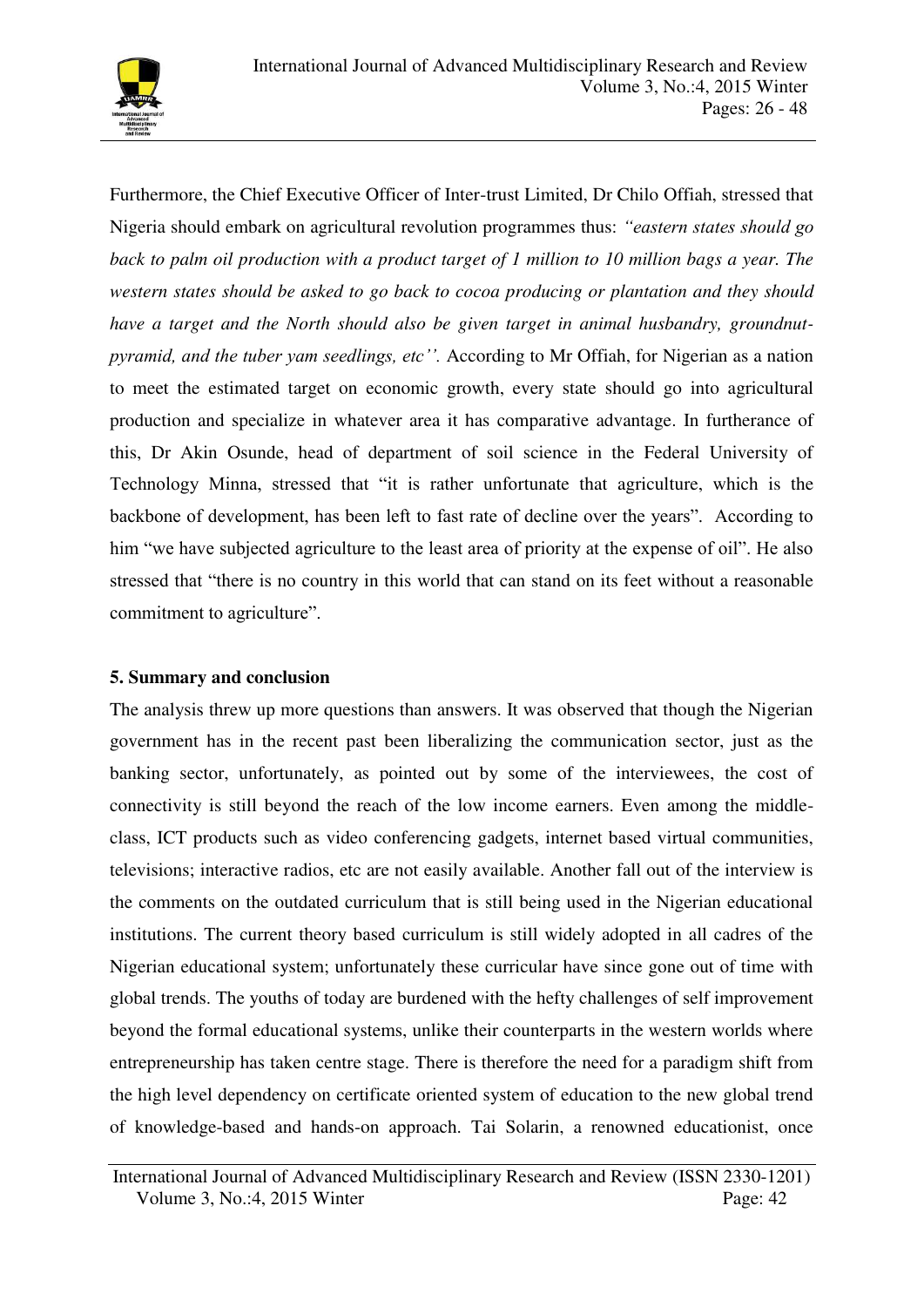

observed that a typical Nigerian graduate feels too educated to be a farmer, but are not literate enough to be clerks in the offices. The philosophical import of this statement shows that Nigeria is blessed with half-baked graduates who are forever in search of white collar jobs and ready-made tools as political thugs. The energies, appetite and mindset of these youths could be positively channelled towards agricultural production with the application of information and communication technologies. This will ultimately engage most of these sound minds and turn them away from crimes and other social vices. With this achieved, the unemployment issues will become a thing of the past. Since youth unemployment is the cause of rural and urban drift, the application of ICT into agriculture will keep most youths in the rural and urban areas as they will be gainfully employed.

## **6. Recommendation**

 The application of ICT into agricultural practices, based on the above, is surely one of the ways the government can curb the rising unemployment problems in Nigeria. Based on the analysis of the interview, the authors recommend the following:

- Provision of basic infrastructures in all nooks and crannies of Nigeria. This will ultimately stem the rural-urban drift as the quality of life of rural dwellers will be upgraded. And youths in these areas will enjoy and utilize same amenities as their counterparts in the cities.
- As it is obtained the developed countries, entrepreneurship and vocational education should be incorporated in the curricular of educational institutions. These will ultimately give rise to problem based learning approach where the youths and university graduates will metamorphose from perpetual job-seekers to job-creators and employers of labour as their counterparts in the developed countries.
- Agricultural equipments and ICTs materials should be heavily subsidised. And soft loans be made available to graduates who intend to delve into agriculture.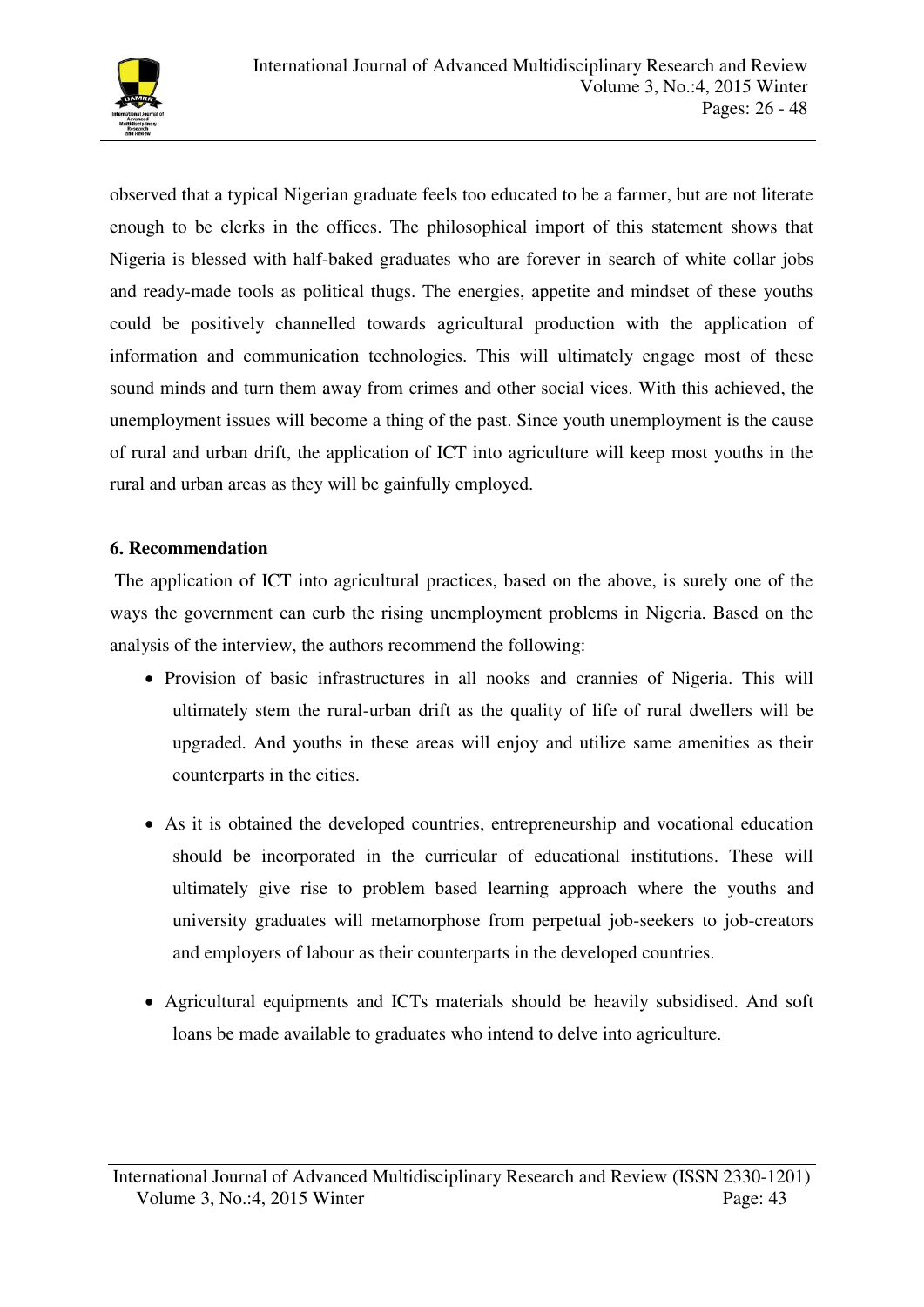

# **6. References**

- Abubakar, B. (2010). Availability and use of Information and Communication Technology (ICT) in six Nigerian University library schools. *Library philosophy and practice.* Retrieved from www.webpages.uidaho.edu
- Agwu, E. (2012) Generations X and Y's adoption of internet and internet banking in Nigeria: a qualitative study. *International Journal of Online Marketing, 2(4), 68-81*, October-December 2012
- Agwu, M.E, and Kadiri, I. (2014) Analysis of critical strategic factors for the successful implementation of poverty alleviation programmes in Nigeria. *International Journal of Computational Engineering & Management, Vol. 17(1) 1–9, January 2014*
- Agwu, Edwin (2013). From reluctance to resistance of the adoption of internet banking services in selected cities of the United Kingdom; *International Journal of Customer Relationship Marketing and Management*, 4(4), 41-56, October-December 2013
- Agwu, M. E., Atuma, O., Aigbiremolen, O. M. & Iyoha, F., (2014). The Impact of Information Communication Technologies in the Strategic Management of Financial Institutions. *International Review of Management and Business Research*, Vol. 3 Issue.3, pp 1588-1602. September 2014. Available at www.irmbrjournal.com
- Ahmad, N. and Saymour, R. (2008). *Defining Entrepreneurial activity: Definitions supporting Frameworks for Data collection.* Retrieved from www.oecd.org/std/business-stats/39651330.pdf
- Ajayi, A. (2008).Towards Effective use of Information and Communication Technology (ICT) for teaching in Nigeria Colleges of Education. *Asian Journal of Information Technology* 7(5), 210-214. Retrieved from http://www.medwelljournals.com/abstract/?doi=ajit.2008.210.214
- Ani, O. (2005). Adoption of Information and Communication Technology (ICT) in academic libraries: A strategy for library networking in Nigeria. *Electronic Library.*  23(6), 701-708. Retrieved from http://www.emeraldinsight.com/journals.htm?articleid=1529807.
- Awe, J. (2012). *Public Private Partnership (PPP) in ICT for development in Nigeria.* Retrieved from www.enigeria.gov.ng/2012/downloads/Awe-03.doc

International Journal of Advanced Multidisciplinary Research and Review (ISSN 2330-1201) Volume 3, No.:4, 2015 Winter Page: 44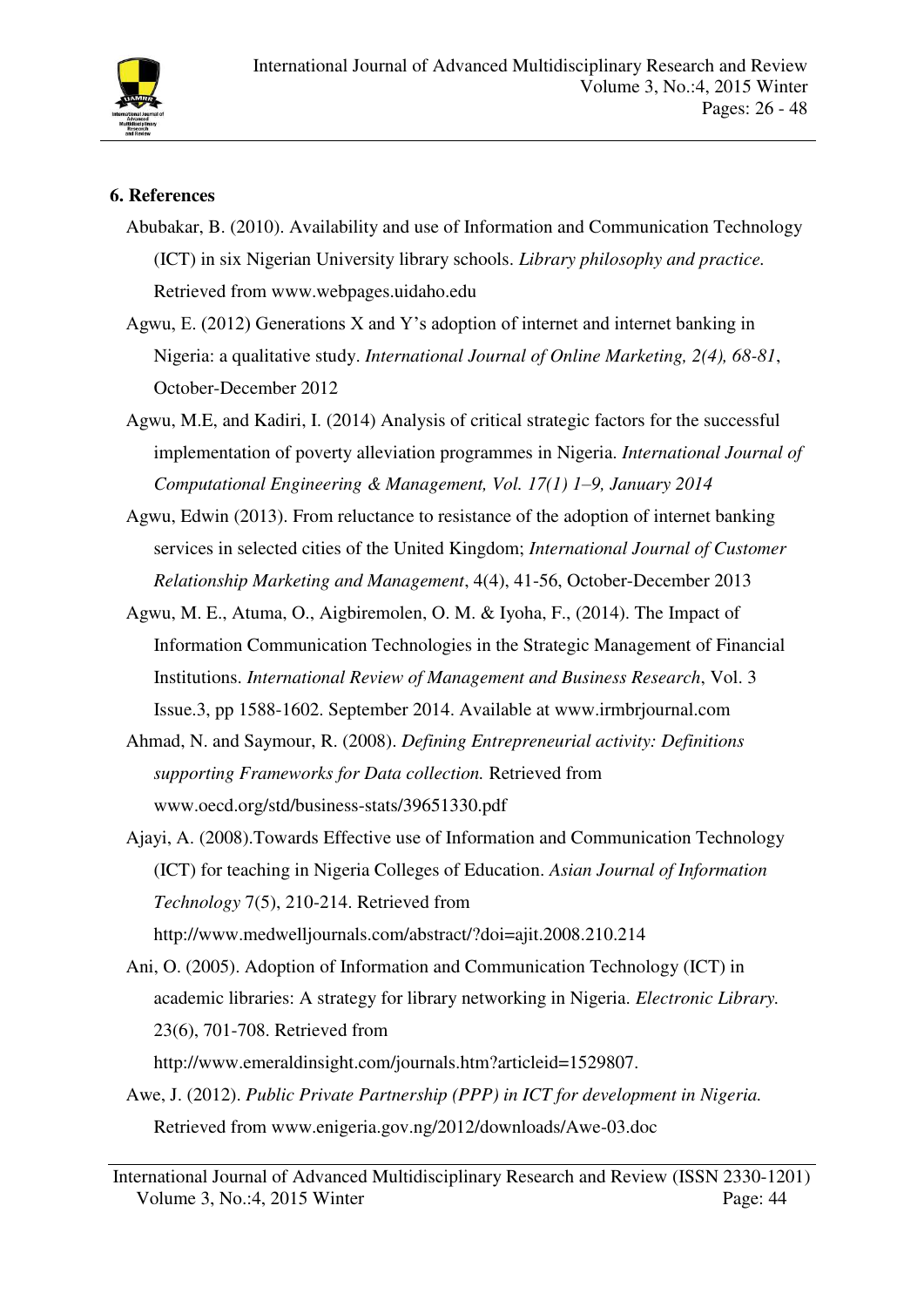

- Blanchflower, D. and Oswald, A. (1999). Entrepreneurship and the youth labour market problem, LEED Document [(DT/LEED (99) 11], Territorial Development Service, OECD, Paris
- Baron, R. (2014). *Essentials of Entrepreneurship*. Okalahama US: Edward Eglar Publishing. Retrieved from www.e-eglar.co.uk/PDFS/webcats/Enterpreneurshipuk.pdf
- Brijah, L., & Dyer, E. (2003). Problems in recruiting students into Agricultural Education on programs: A Delphi study of Agric teacher perceptions. *Journal of Agricultural Education*. 44(2), pp 75-85. Retrieved from http://www.jaeonline.org/attachments/article/339/44-02-75.pdf.
- Chhabra, S. (2013). *ICT influences on Human Development, interaction and collaboration.* United state of America: IGI Global.
- Chigbu, U. (2012). *The case of Agriculture as the only saviour to Nigeria's Deing Economy*. Retrieved from http://www.gamji.com/article4000/NEWS4400.htm
- Chhabra, S. (2013*) ICT influences on Human Development, interaction and collaboration*. United state of America: IGI Global.
- Ching, L. L. (2008) Africa, the food crisis and food aid. Third world resurgence, issue no. 212, retrieved from www.twinside.org.sg/title2/susagri043.htm
- Chinweizu, N. (2006). *Discuss in details the history of Agriculture in Nigeria from the colonial era to the present day, pointing out clearly all Agricultural programmes*. Retrieved on from www.onlinenigeria.com/article
- Cuervo, A, Ribeiro, D., & Cuervo, A. (2007). Enterprenurship: concepts, theory and perspective. Introduction, Retrieved from www.uv.es/bcjauveg/docs/LibroCuervoRibeiroroigintroduction.pdf
- Dakwa, k. (2010). Information and communication technology in Nigeria: Prospect and challenges of development. "*Africa Today"* Retrieved from www.
- Drucker, P. (1985). *Innovation and Entrepreneurship*. London: William Heinemann.
- Eke, L. (2013). The ICT sector in Nigeria in 2013: A preview by Leo Stan Ekeh, chairman, zinox Group, *This Day lives online.* www.thisdaylive.com/article/the-ict-sector-innigeria

International Journal of Advanced Multidisciplinary Research and Review (ISSN 2330-1201) Volume 3, No.:4, 2015 Winter Page: 45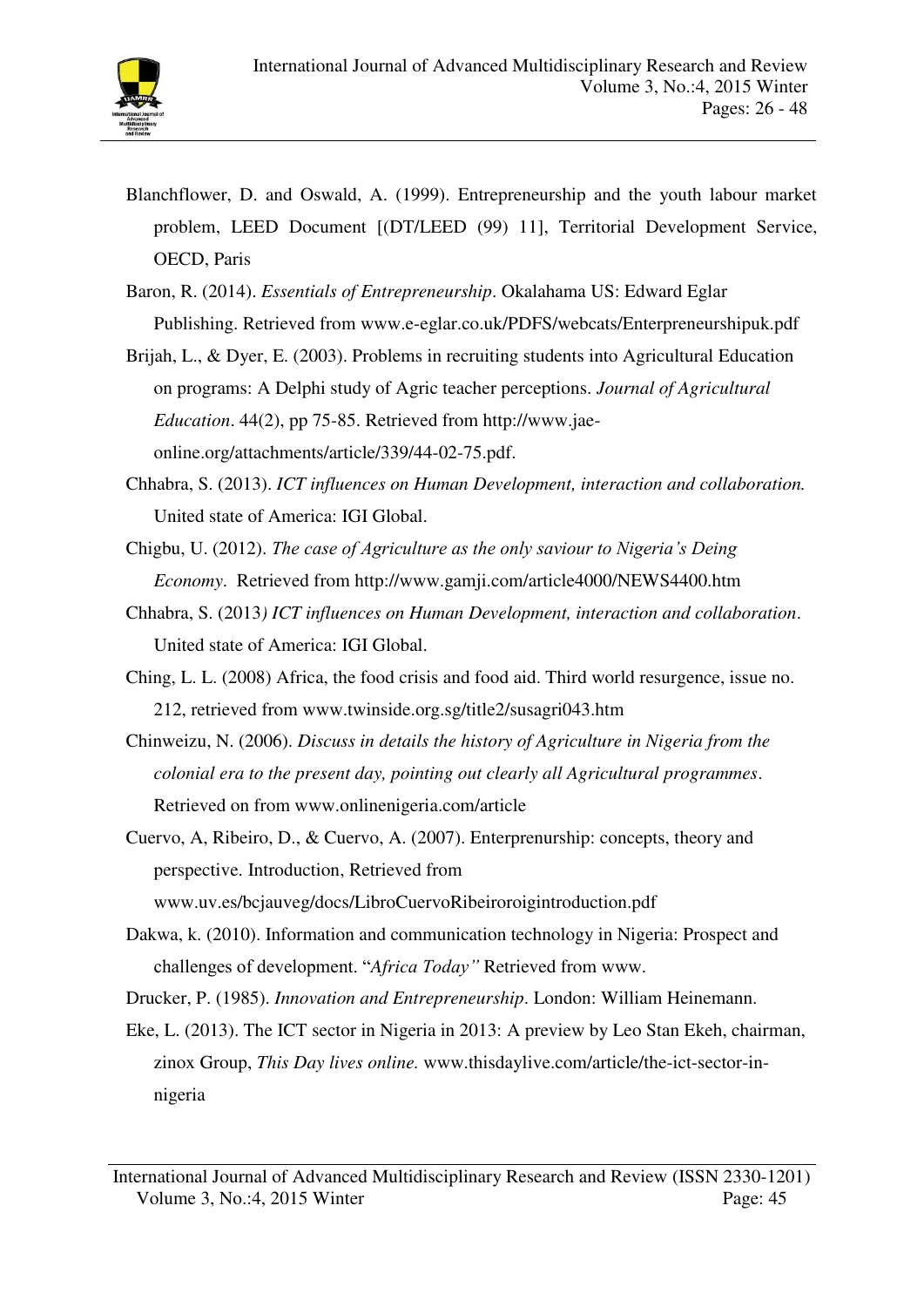- Dudu, O.F. and Agwu, M. E. (2014) A review of the effect of pricing strategies on the purchase of consumer goods, *International Journal of Research in Management, Science & Technolog*y (E-ISSN: 2321-3264) Vol. 2, No. 2, pp.88-102, August 2014 Available at www.ijrmst.org
- Eko, N. (2010). Agriculture in Nigeria, retrieved from www.gamji.com/article8000/NEWS8697.htm
- Enete, A. A. and Amusa, A. T. (2010). Challenges of Agriculture adaptation to climate change in Nigeria: a synthesis from literature. The journal of field actions. Field actions science reports.. [online], 4(1). Retrieved from http://factsreports.revues.org/678.
- Esters, L. (2007). Factors influencing postsecondary Education Enrolment Behaviours of urban Agricultural Education students. *Career and technical Education Research,* 32 (2), Pp 79-98. Retrieved from http://acter.metapress.com/content/b6320388456j721g/.
- Federal Ministry of Trade and Investment (2011). *Agriculture.* Retrieved from www.finti.gov.ng/component/content
- Fu L. and Aktar, S. (2011). ICTs as an enabler for private sector development. Information in economy report. Retrieved from www.unctad.org/en/publications library/ier2011\_en.pdf on October 23, 2014
- Ikpefan, O.A., Owolabi, F., Agwu M.E. & Adetula, D. (2014) Working Capital Management And Profitability Of The Manufacturing Sector: An Empirical Investigation Of Nestle Nigeria Plc and Cadbury Nigeria Plc. European Journal of Business and Social Sciences (EJBSS); Volume 3, Issue 06, pp 23-34 September 2014
- International Labour Organisation (ILO, 2009). "Youth entrepreneurship", Geneva
- Iruonagbe, T.C. (2009). "Rural-Urban Migration and Agricultural Development in Nigeria". Arts and Social Sciences International Research Journal. Vol. 1. Society for Academic Excellence, University of Nigeria Nsukka, Pp. 28-49.
- Iruonagbe, T. (2000). Rural-Urban and Agric Development in Nigeria society for research and academic excellence. Retrieved from www.academicexcellencesociety.com/ruralurban-migration.htm/
- Maclean, R. and Wilson, D.N. (2009). *International Handbook of Education for the changing World of Work: Bridging Academic and Vocational Learning*.

International Journal of Advanced Multidisciplinary Research and Review (ISSN 2330-1201) Volume 3, No.:4, 2015 Winter Page: 46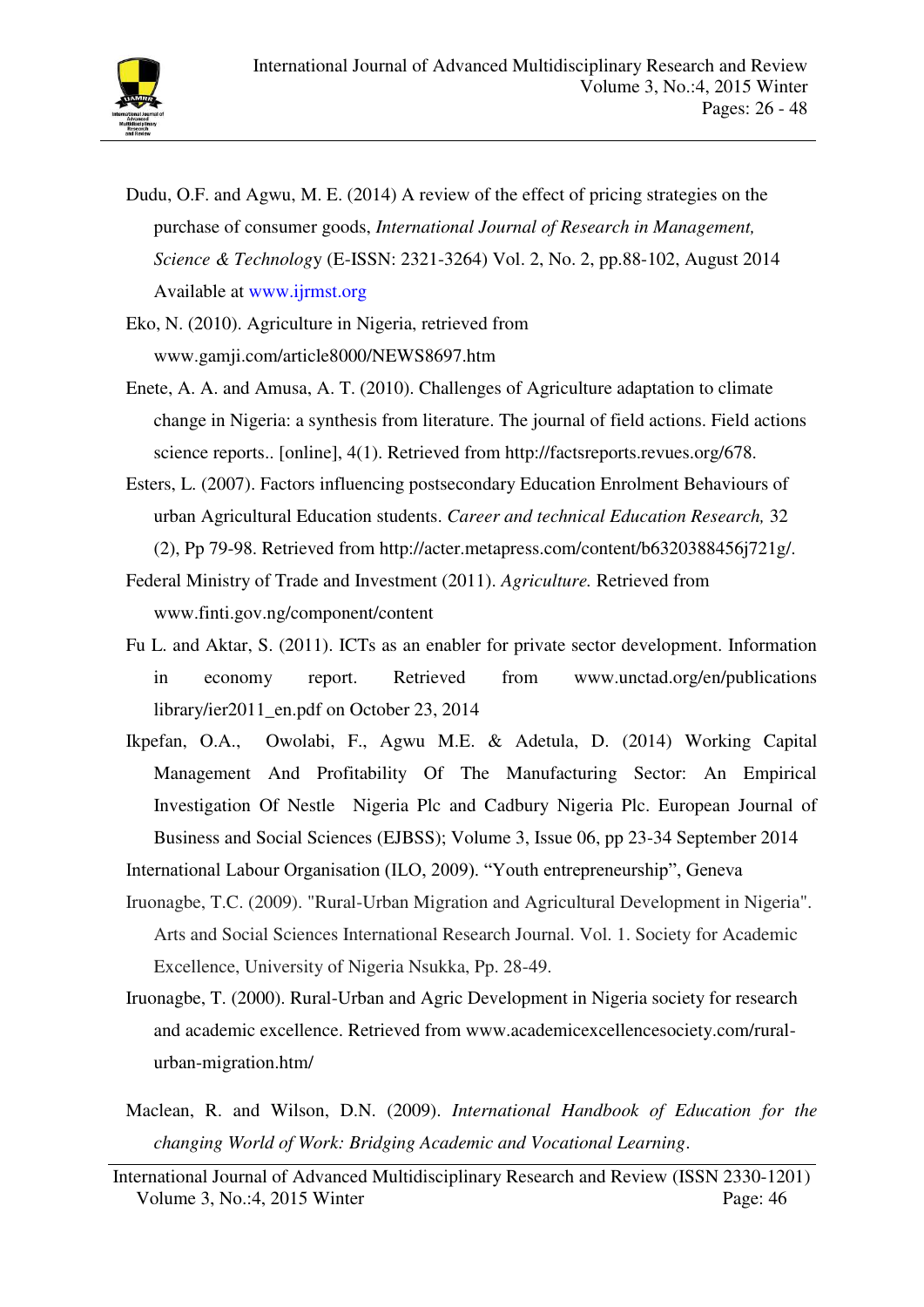

- Merriam, S. B. (2009). Qualitative research: A guide to design and implementation. San Francisco: Jossey-Bass
- Merriam, S. B. (1998). *Qualitative research and case study applications in education.* San Francisco: Jossey-Bass
- National Bureau of statistics, (2012). Agriculture. Retrieved from www.nigeriastat.gov.ng/sectorstat/sectors/Agriculture
- Naude, W., Szirmai, A., & Goedhuys, M. (2011). Innovations and entrepreneurship in developing country. Retrieved from www.wider.unu.edu/publication/polig/en.../UNU
- Obadan, M. and Odusola, A., (2000) "Productivity and unemployment in Nigeria" *National Centre for Economics Management and Administration.* Ibadan.
- Obayelu A.E & Ogunlade, I. (2006) Analysis of the use of Information and Communication Technology for gender empowerment and sustainable poverty alleviation in Nigeria. *International Journal of Education and Development using ICT.* 2(3). Retrieved from www.ijedict.dec.uwi.edu [23/04/14]
- OECD and European Commission (2004). Career guidance: A handbook for policy makers, (OECD/European Commission, Paris).
- Ogbu, A. (2010) Jonathan sees Agriculture as Economic booster. This Day live.  $(6<sup>th</sup>$  July, 2011). Retrieved from www.thisdaylive.com/articles/
- Ogunsola, A. and Ayobami, B. (2005). ICT in Nigeria. *Revolution or Evolution journal of social sciences,* 11(1), 7-14. Retrieved from www.icrepublishers.com/02 journals/Jss/Jss.
- Okafor, A. (2001, March 27). Experts Canvass Agricultural Revolution to boost Economy. *Vanguard Daily*. Retrieved from all Africa global media.
- Okafor, A. (2001, 27 March). Experts Canvass Agricultural Revolution to boost Economy *Vanguard Daily*, online, http://www.hartford-hwp.com/archives/34a/130.html.
- Okafor, A. (2011). "Unemployment in Nigeria- Youth Unemployment and implications for stability of Democracy in Nigeria". *Journal of sustainable Development in Africa*, 13(1), Clarion University of Pennsylvania, Clarion, Pennsylvania. Pp 358-373. ISSN 1520-5509.

International Journal of Advanced Multidisciplinary Research and Review (ISSN 2330-1201) Volume 3, No.:4, 2015 Winter Page: 47